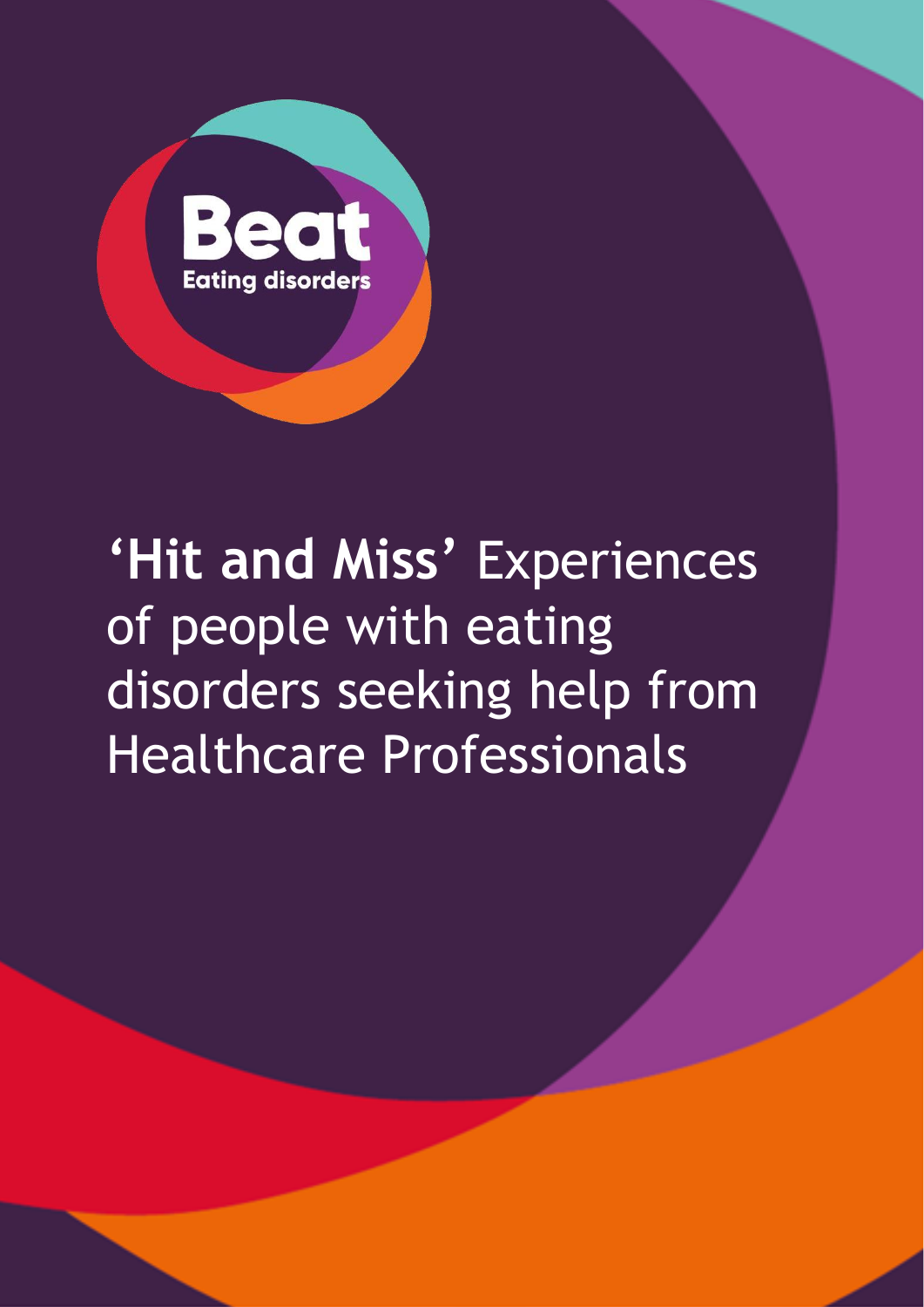

# **Contents**

| Summary                         |                |
|---------------------------------|----------------|
| <b>Introduction</b>             | $\overline{2}$ |
| <b>Methods</b>                  | 3              |
| <b>Help Seeking</b>             | 4              |
| <b>Experiences with GPs</b>     | 7              |
| <b>Variation in Experiences</b> | 11             |
| <b>Missed Opportunities</b>     | 1 <sub>3</sub> |
| <b>Recommendations</b>          | 15             |
| <b>References</b>               | 16             |
| <b>Appendix</b>                 | 17             |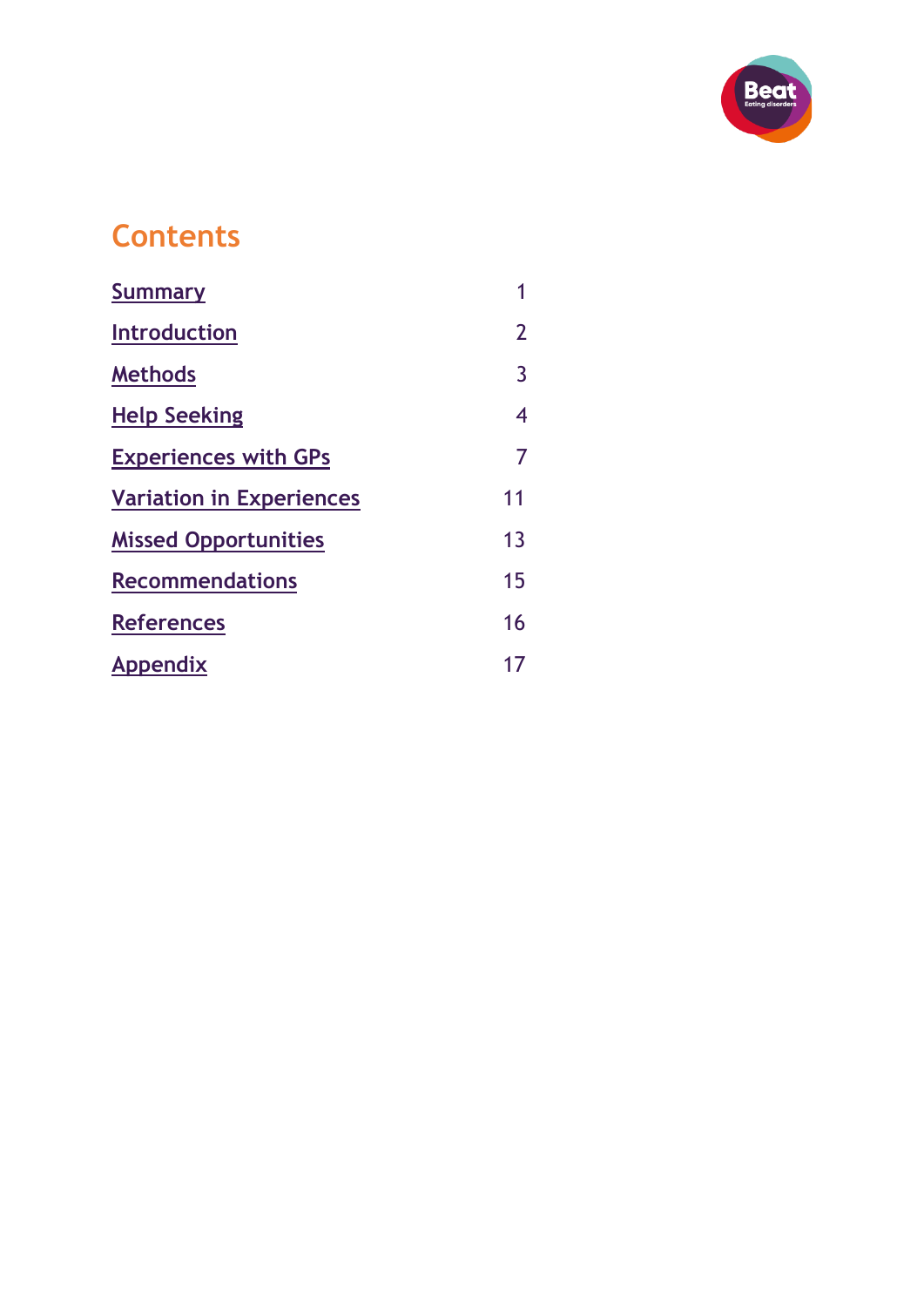

## <span id="page-2-0"></span>**Summary**

The following report details the results of a survey conducted by Beat from 16<sup>th</sup> September 2021 – 11th October 2021 on experiences of people with an eating disorder of seeking help from healthcare professionals. Our survey results indicate that seeking help and accessing treatment for an eating disorder is far from simple and may be 'hit and miss'. While many of those who responded to our survey reported positive experiences with healthcare professionals, many GPs and healthcare professionals are still not equipped to support people with an eating disorder.

It can be incredibly difficult for someone with an eating disorder to seek help, and 27% of those who responded to our survey had not sought help from a GP. When we asked respondents to our survey to focus on the first time they had sought help from a GP for their eating disorder:

- **58%** felt that their GP did not understand eating disorders
- **69%** felt that their GP did not know how to help them with their eating disorder
- **92%** felt that their GP would benefit from more training about eating disorders
- **60%** felt their quality of care was 'poor'
- **42%** felt that their GP emphasised the importance of getting help and treatment as soon as possible
- **31%** reported that their GP referred them to a mental health service for treatment

The survey results also highlighted the many missed opportunities for early intervention: **67% of participants believed that there were opportunities for early identification and intervention in their eating disorder that were missed**.

Participants reported seeking help from a wide range of health professionals apart from GPs (from acupuncturists, to cardiologists, to gynaecologists) suggesting that health professionals in various disciplines would benefit from eating disorder training.

Our GPs want to provide the best quality care for people with eating disorders. Yet the average GP receives **less than two hours of training** on eating disorders in their entire medical degree (1). **A fifth of UK medical schools don't provide any training on eating disorders at all** (1). Lack of eating disorder training has delayed access to treatment for years, and leads to devastating, and even fatal, consequences (4,5).

We are calling for UK medical schools to offer proper training on eating disorders. Eating disorder training should build awareness and knowledge of eating disorders (e.g. knowledge of how to spot the signs of an eating disorder, common comorbidities and the importance of early intervention) and practical skills (e.g. risk assessment, examination and communications skills) to support people with eating disorders. We need our future GPs to be equipped with the knowledge and understanding they need to support their patients.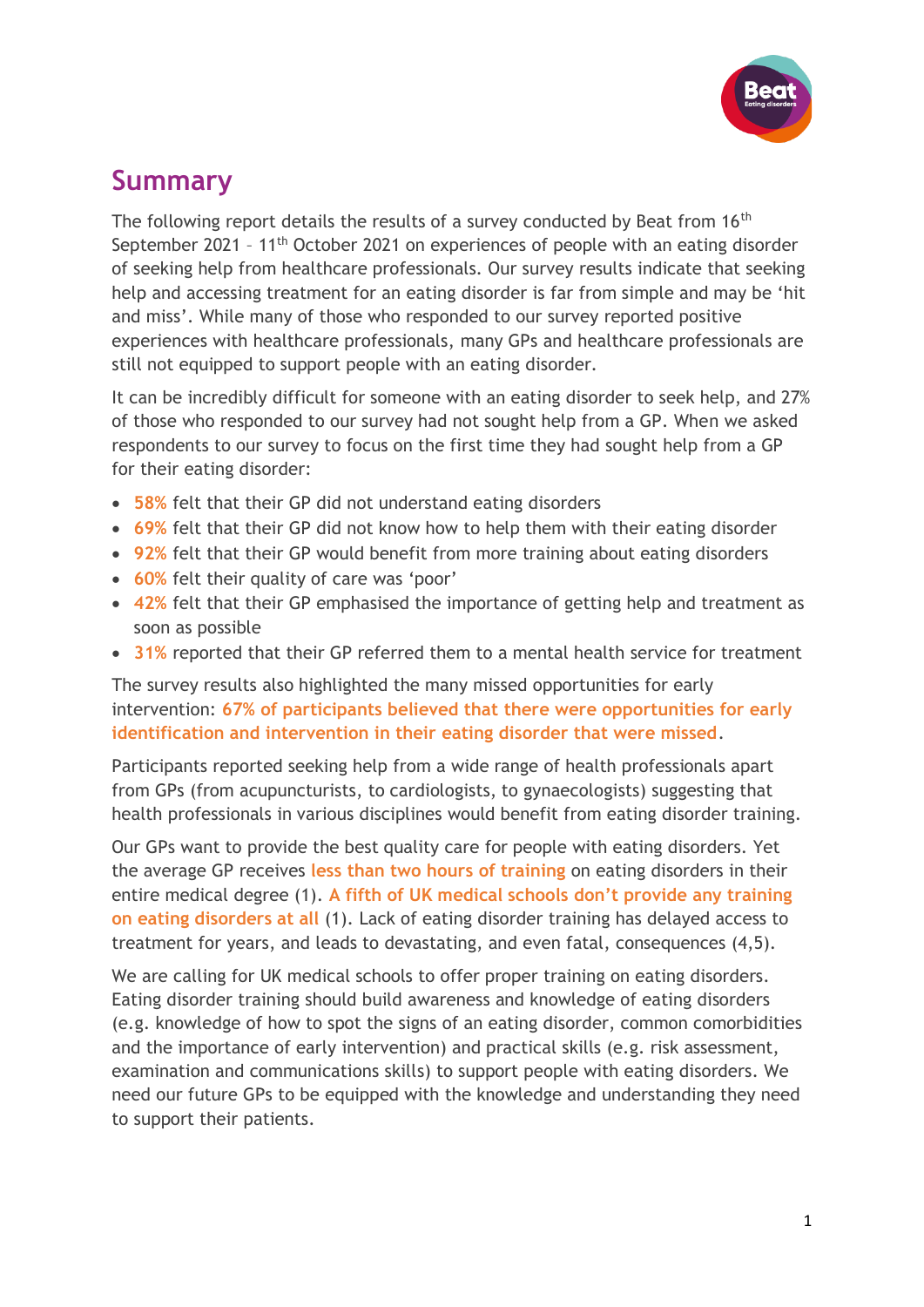

### <span id="page-3-0"></span>**Introduction**

**Eating disorders are serious and complex mental illnesses** that can have devastating long-term – or even fatal – consequences. They affect 1 in 50 people in the UK. GPs and other healthcare professionals play a crucial role in spotting the early signs and referring to specialist treatment. Getting that treatment early is key; through early intervention, patients often experience more positive outcomes and a greater chance of recovery (2).

#### **What did we find in 2017?**

A 2017 review of medical training relating to eating disorders in the UK found undergraduate and postgraduate eating disorder training to be minimal in the UK (1). Five years ago, we ran a survey of nearly 1,700 people, which sought to better understand the kinds of experiences that people with eating disorders have when seeking help from their GPs (3). The findings of this survey described support for an eating disorder from a GP as a 'lottery'. **Only 42% of people with an eating disorder felt their GP understood eating disorders**, and only 34% believed that their GP knew how to help them with their eating disorder.

#### **Five years on, what has changed?**

In 2021, ahead of Eating Disorder Awareness Week (EDAW) 2022, we ran a similar survey to understand the lived experiences of people who have had eating disorders in seeking help and accessing treatment. This time, however, we extended it to include experiences with all healthcare professionals (not just GPs) and included a section on whether people felt there were missed opportunities for early intervention. We also focused this survey on people with lived experiences of having had an eating disorder themselves, rather than families or carers.

Our GPs want to provide the best quality care for people with eating disorders, but they need proper training to help them. On average, medical students receive less than two hours of eating disorder specific training during their entire degree.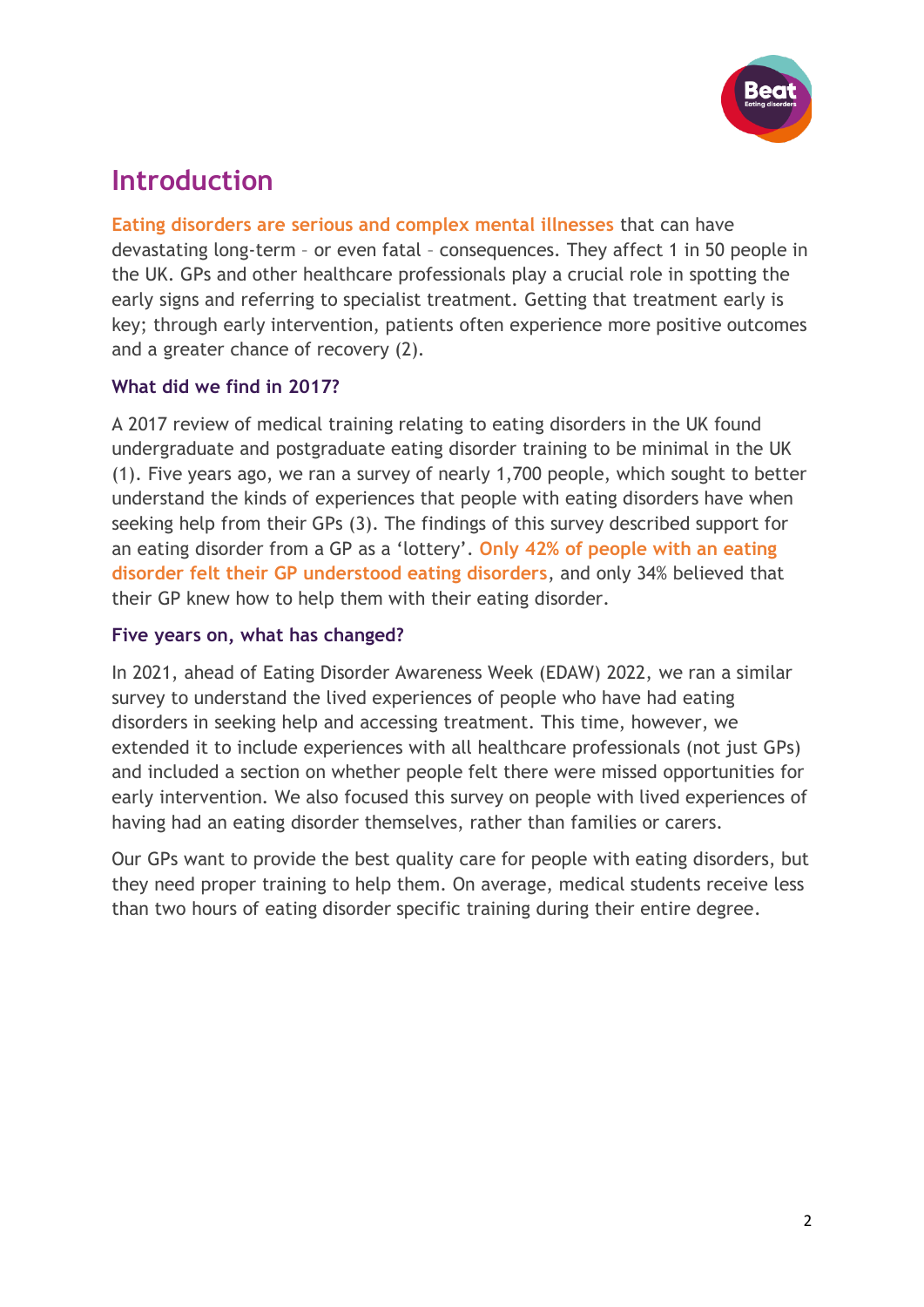

### <span id="page-4-0"></span>**Methods**

We devised a survey of 57 questions on experiences with healthcare professionals. Of the questions, 36 questions had the option of open ended (comment) responses. The questions included: 6 demographic questions, 32 questions on experiences with GPs, 10 questions on experiences with other healthcare professionals, and 6 questions on missed opportunities to intervene with their eating disorder (See Appendix for full list of questions, and for more information on the Methods).

The survey was created using Survey Monkey and promoted on Beat's social media (Instagram, Twitter and Facebook) and Website Homepage. The survey was open from 16th September 2021 – 11th October 2021. We had 1,902 responses within this time, of which 1,697 participants were eligible and answered the survey questions.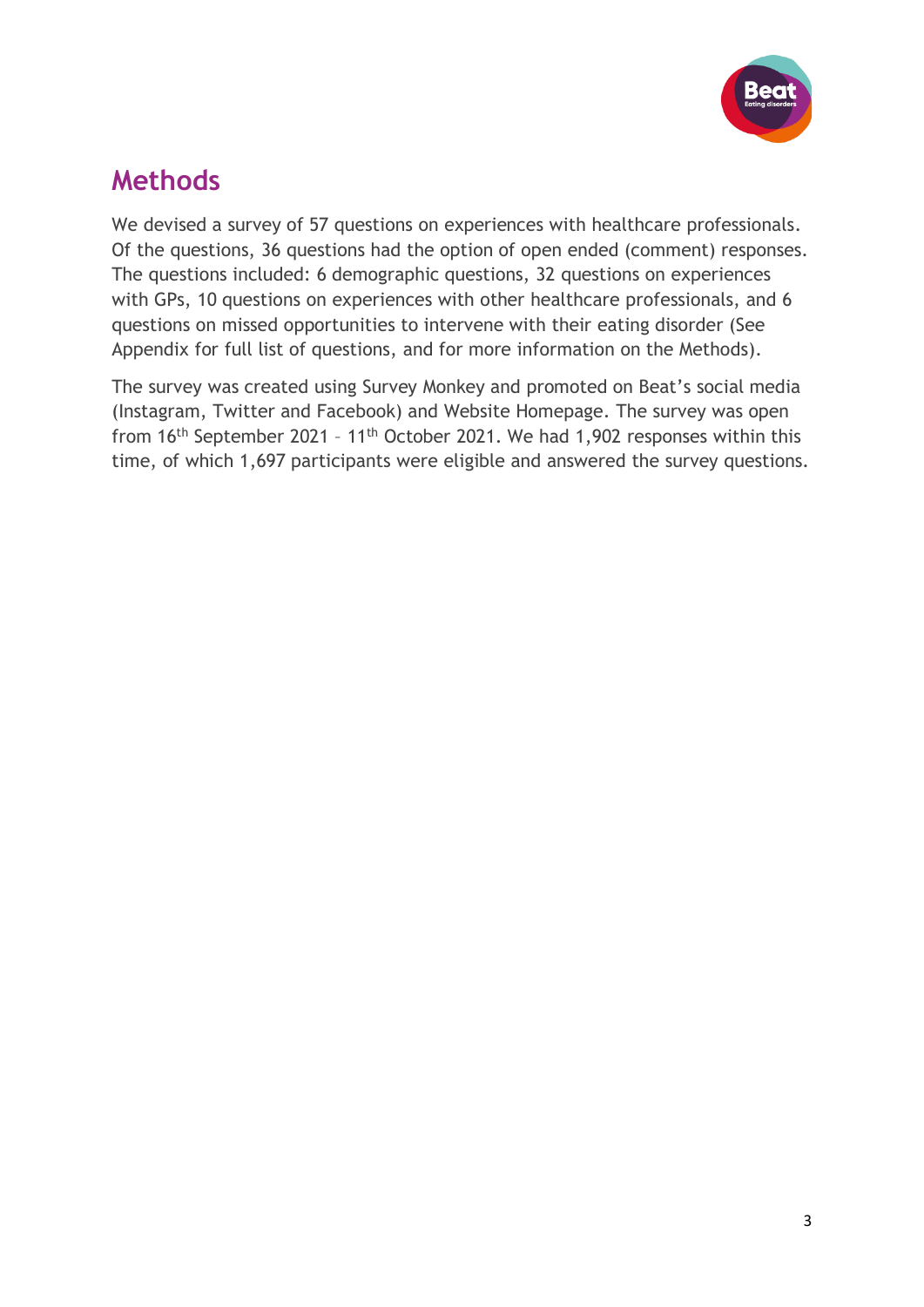

# <span id="page-5-0"></span>**Help Seeking**

Help seeking can be incredibly difficult for someone with an eating disorder, and **27% of participants had not sought help from a GP**.



**Figure 1.** Percentage of participants seeking help from their GP.

#### **What stopped people from seeking help?**

**Help seeking can be frightening** for someone with an eating disorder. Participants discussed feeling 'afraid', 'terrified' or 'too scared to seek help'. The word 'scared' was mentioned 41 times in the responses, 'afraid' was mentioned 12 times and 'fear' was mentioned 7 times. Many voiced their fears of being judged, feeling 'ashamed' or 'embarrassed', and expectations of other people's perceptions of eating disorders were important ('anxious about the response I will have').

**Many minimised their own experiences**, writing that their eating disorder was not 'bad enough', 'extreme enough', 'sick enough', 'severe enough to be classed as an illness' or 'serious enough to get help', or that healthcare professionals might not 'take it seriously'. Some felt that they might not be believed ('I don't think they'll believe me'; 'afraid of… not being believed') or felt that they'd be accused of 'attention seeking'. A few doubted their own symptoms ('what if I'm faking it?').

**Concerns around weight** presented a barrier to help-seeking ('I'm scared they won't believe me because … I'm not underweight', 'I'm not thin enough to need it', 'my weight isn't that extreme', 'no obvious weight loss / changes', 'scared of being told that I was not thin enough to access services', 'all they see is the fat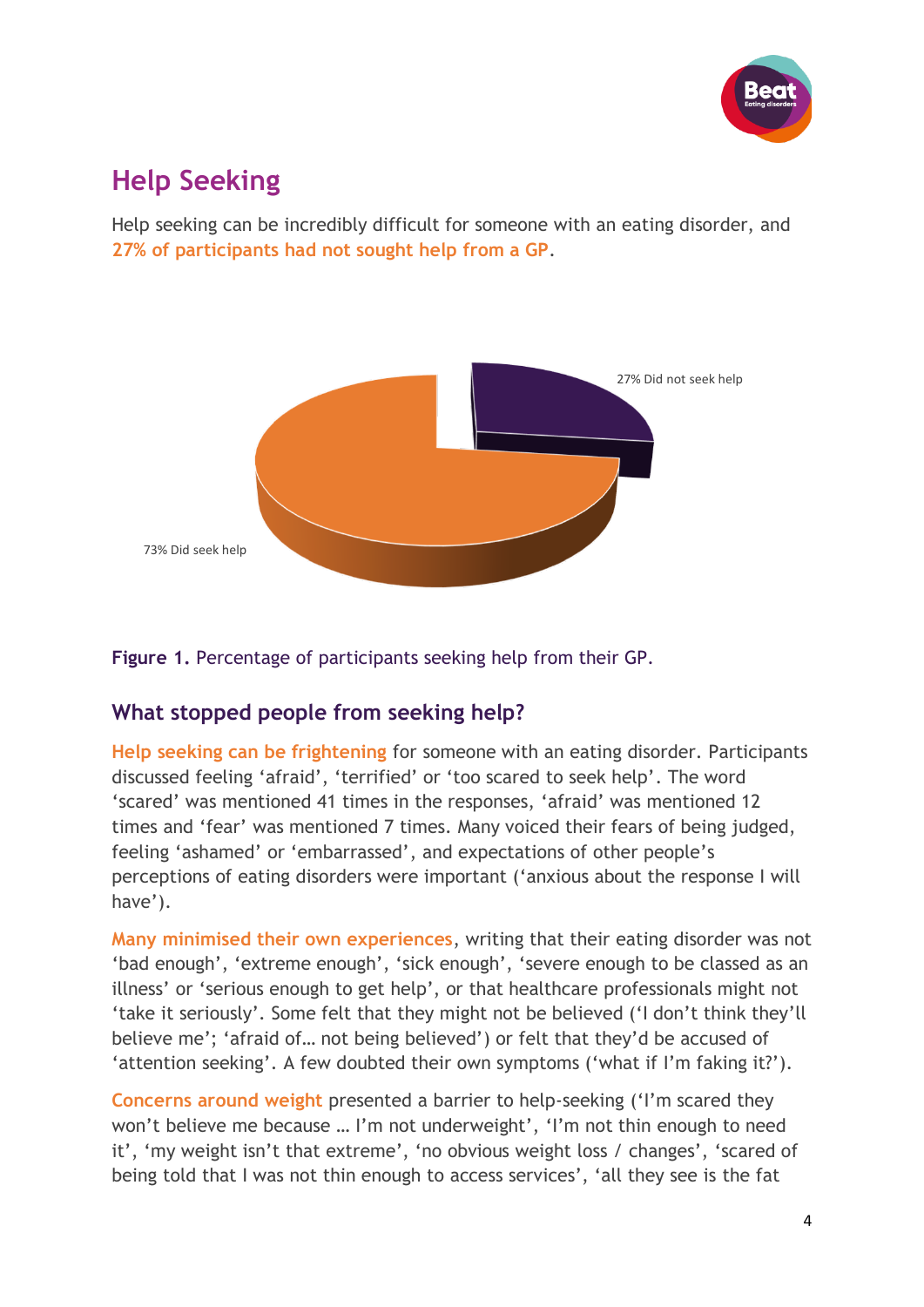

person', 'because I am overweight it is not seen as an issue', 'I always feel judged by GPs when it comes to [my] size. I often feel like they think all my issues will evaporate if I shrink myself down').

#### **What could have encouraged participants to seek help?**

When we asked participants to focus on what could have encouraged them to seek help from their GP, the single most common factor was **greater confidence that GPs or healthcare professionals could support them** with their eating disorder. This was reported by 52% of respondents. **Greater awareness about eating disorders** was reported by 42% respondents.

Of those who did seek help from a GP, **72% waited over 6 months** before seeking help, and **18% waited for more than 5 years**. Again, the most common factor reported that could have encouraged them to seek help sooner was greater confidence that GPs or healthcare professionals could support them with their eating disorder (reported by 54% of participants).

Participants commented that they would have felt more encouraged to seek help if there was 'less judgement', 'less stigma' and more 'kindness' both from GPs and the public. Others wrote that having the 'confidence that I would meet the criteria for an eating disorder', 'actually knowing that it was an eating disorder' or 'that I'd meet adult criteria for service' would have helped them to know that their eating disorder would be taken seriously. Many reported that they would have been encouraged to seek help if they'd had been reassured that their concerns were valid, or if 'people believed me that something was wrong'.

#### *'If I knew it was okay to look for help then I would have.'*

Participants called for 'less of a stigma about weight' and 'understanding that eating disorder presentation isn't always a low weight' and *'*you don't have to be a certain weight… to receive treatment'. Reassurance that healthcare professionals would not 'focus on weight' was another factor.

Some participants wrote that they would have been encouraged to seek help if they had confidence that GPs had more knowledge and less stigma around specific eating disorders. One participant wrote that 'I had a fear tha[t] as I was bulimic and not anorexic they wouldn't take me seriously'. Others wrote 'binge eating disorder actually being taken seriously', or 'knowing about OSFED' would have encouraged them to seek help.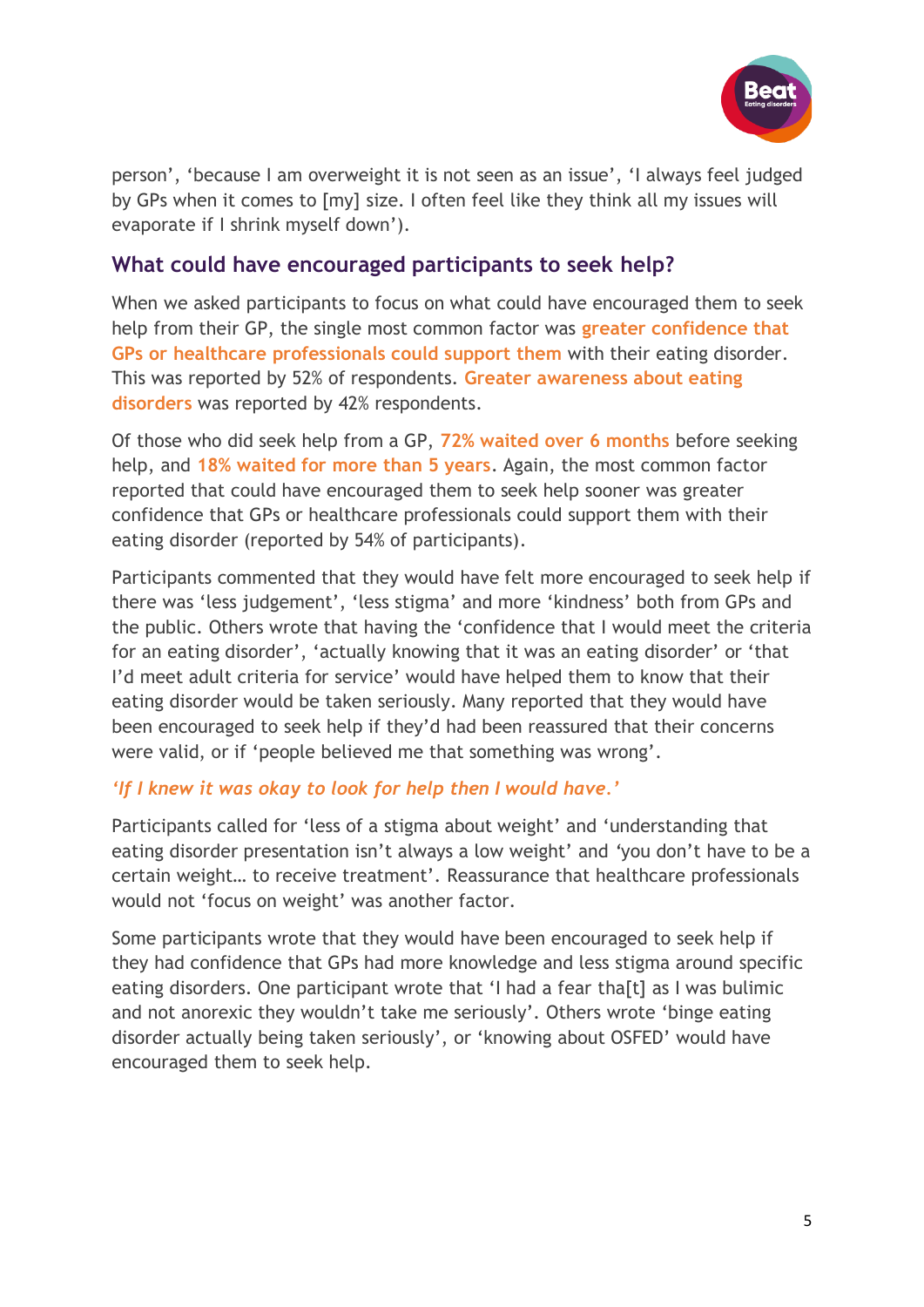



**Figure 2. Time waited before seeking help from a GP**. How participants responded when asked the question "How long (approximately) after you first recognised the symptoms of an eating disorder, did you seek help from a GP?".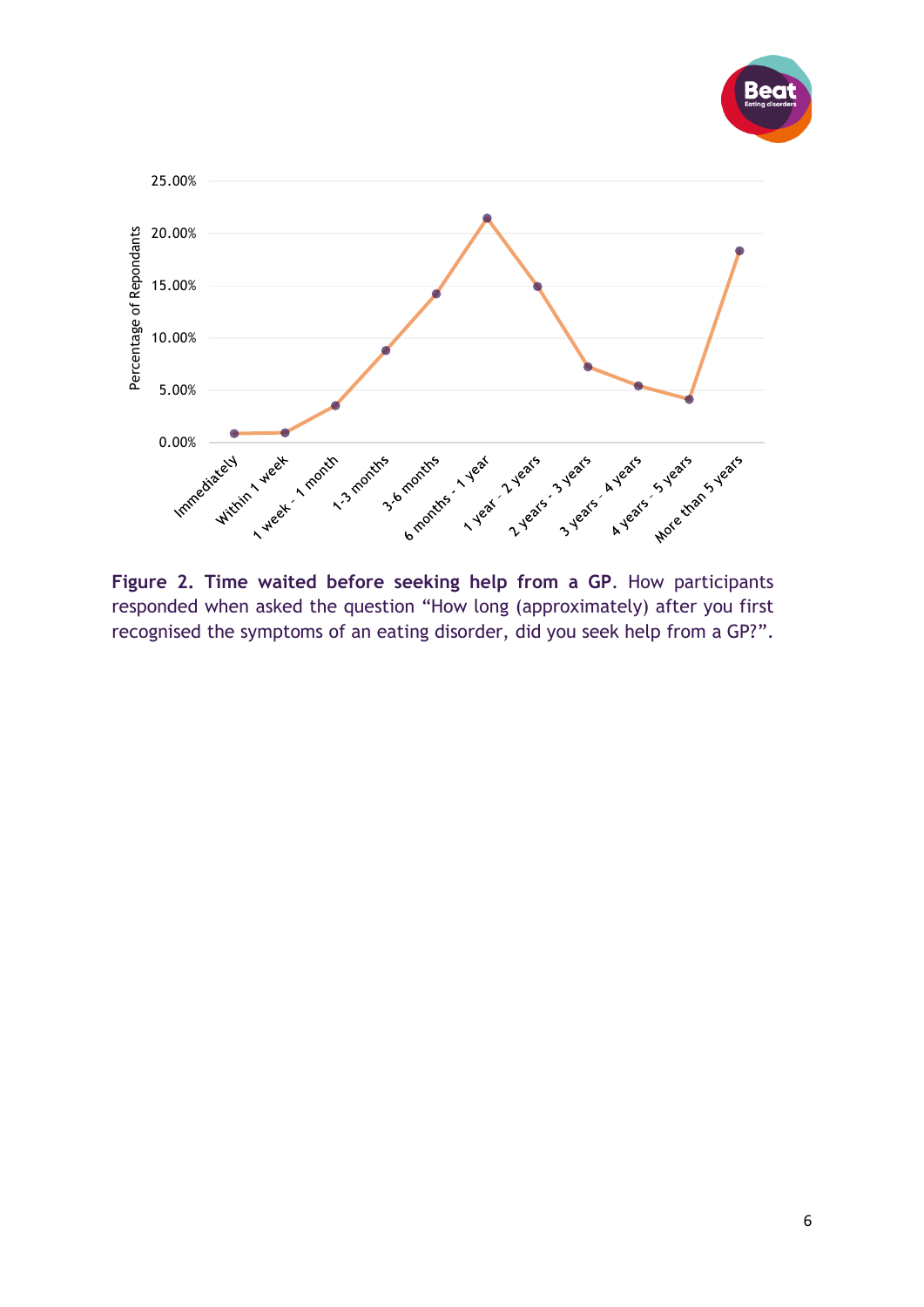

## <span id="page-8-0"></span>**Experiences with GPs**

A positive experience with a GP or healthcare professional can make a real difference. But many are not well equipped to support people with eating disorders. When participants did first seek help from a GP, many reported negative experiences and **60% (583) felt that their quality of care was poor**. The survey results showed a broad spectrum of patient experiences, ranging from very positive to very negative.



**Figure 3. Quality of Care.** How respondents rated the quality of care received from their GP in relation to their eating disorder.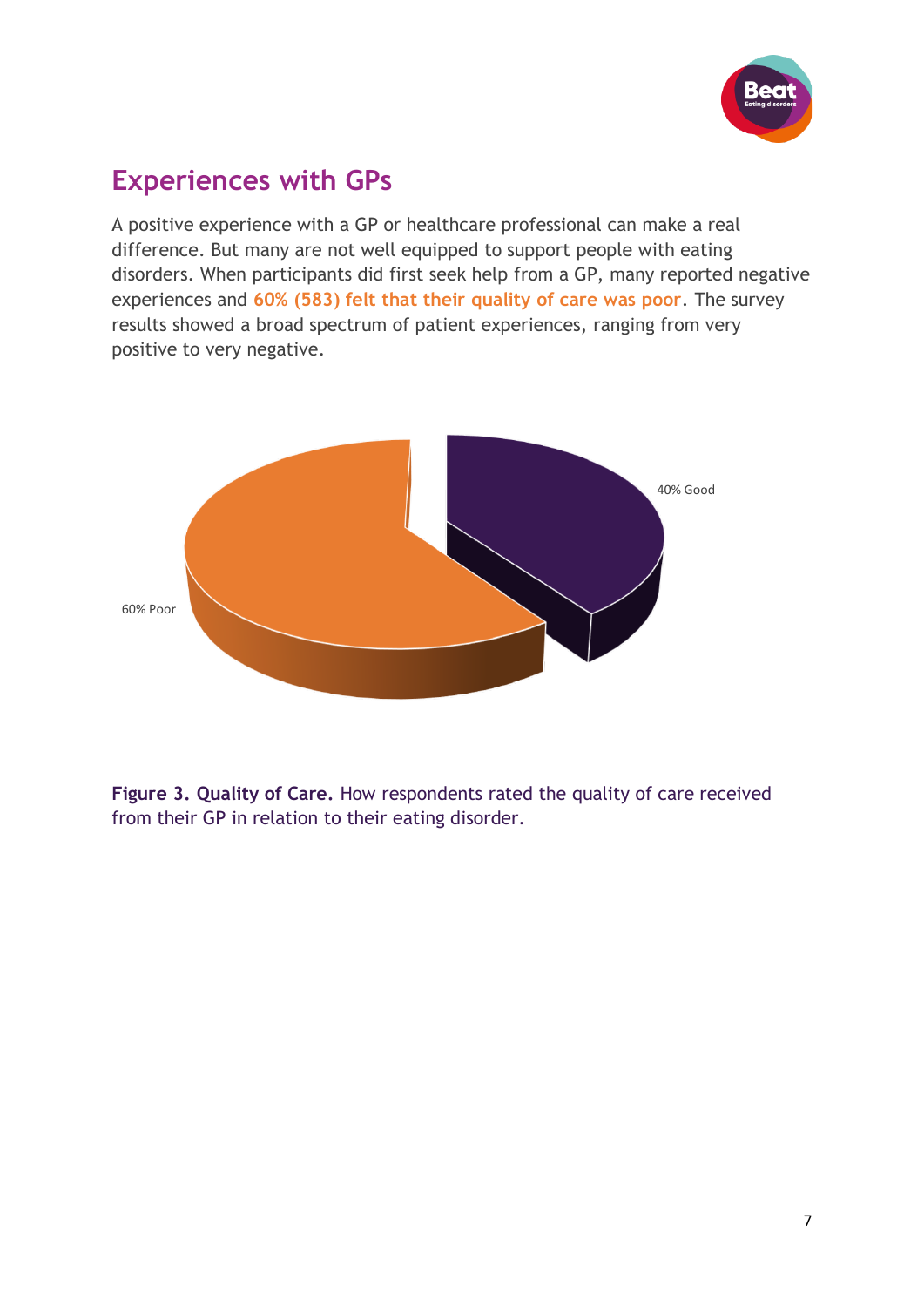

These results were similar to those of the 2017 EDAW Survey on Experiences with GPs. The EDAW 2022 survey found, in their first experience of seeking help from a GP about their eating disorder:

| <b>Experiences with the first GP they sought help from</b>                                        | 2021 | 2017       |
|---------------------------------------------------------------------------------------------------|------|------------|
| Felt that they did not understand eating disorders                                                | 58%  | 58%        |
| Felt their quality of care was 'poor'                                                             | 60%  | 52%        |
| Felt that they did not know how to help them with their<br>eating disorder                        | 69%  | 66%        |
| Felt that their GP emphasised the importance of getting help<br>and treatment as soon as possible | 42%  | 45%        |
| Their GP referred them to a mental health service for<br>treatment                                | 31%  | 29%        |
| Felt their GP would benefit from more training about eating<br>disorders                          | 92%  | $(n.a.)^1$ |

#### **Understanding**

Having a GP who understood, and listened to, the experience of people with eating disorders was crucial. One participant wrote: 'I feel [I] was quite lucky to have such an understanding doctor, as I have [been] incredibly nervous to talk to anyone about this'. Another described their GP as 'the first' who 'actually listened', reporting that they were 'very calm and understanding. She let me explain things in my own words, and was patient with me. She didn't rush me through anything and took everything I had to say on board.'

*'My GP seems to be very understanding and empathetic… however other GPs at the practice haven't always had as much understanding. I believe if they had more training they would be more equipped to support people.* 

*'My GP encouraged me to eat more but didn't understand the barriers to doing this… I feel more needs to be understood about the anxiety and feelings around eating.'* 

<sup>&</sup>lt;sup>1</sup> This question was not asked in 2017, therefore not applicable.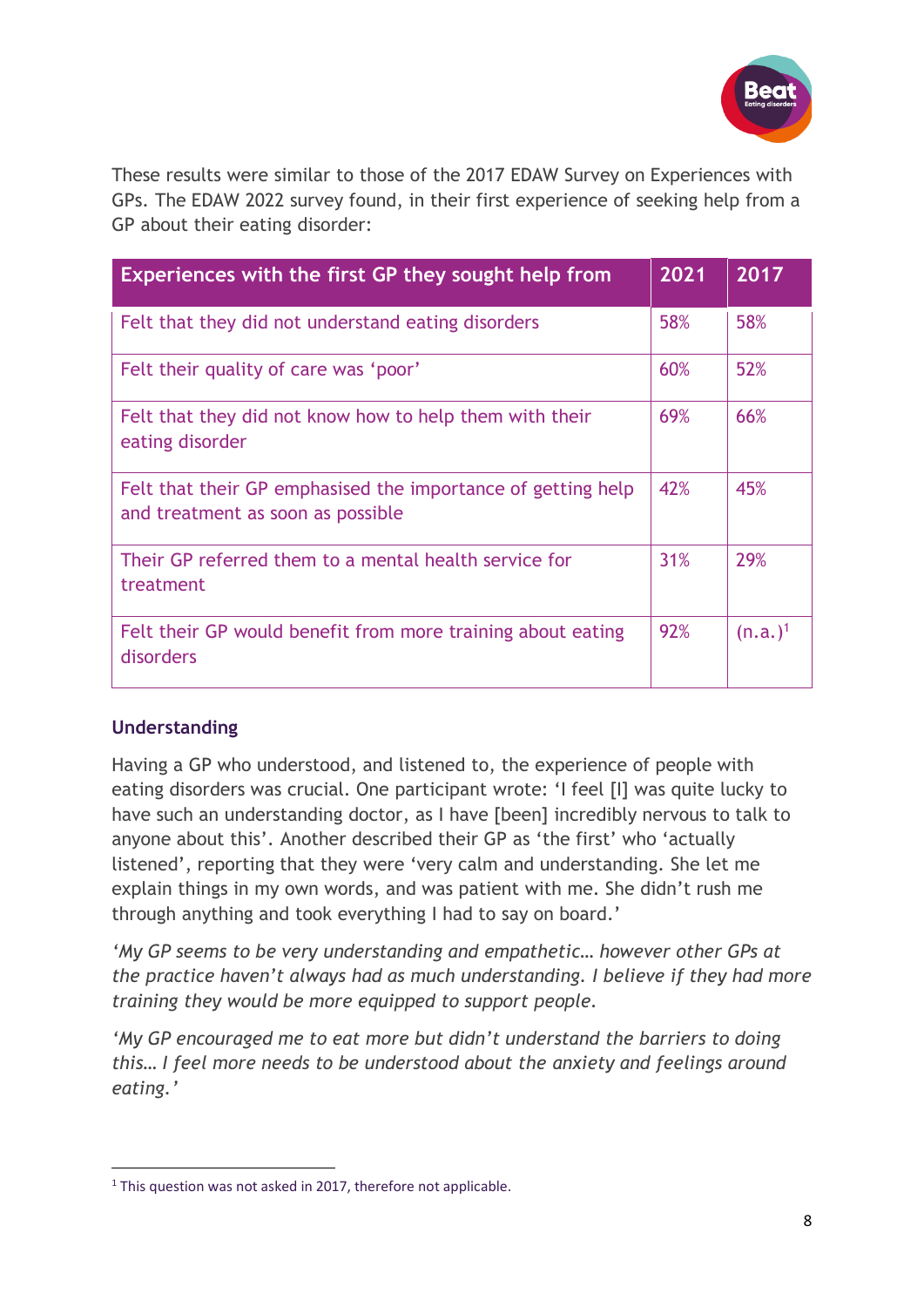

*'The doctor's advice to me was to try and eat more. I explained that was the problem, I was having trouble eating… I came away knowing that I'd missed an opportunity to really explain.'*

#### **Sensitivity around Weight**

Participants felt there was not enough sensitivity around weight, with many reporting that their GP had told them they were 'not underweight enough to get help.'

They *'had no understanding of eating disorders at all and believed due to my weight… that I could not have an eating disorder.'*

Many participants wrote that their GPs suggested they go to 'Weight Watchers' or 'Slimming World', or that their GP 'told [me] I was fat.' Some felt that the act of weighing could be handled more sensitively, with one participant writing that their GP read their 'weight and BMI aloud' despite them 'asking him to blind weigh me.' Another participant wrote: 'I understand the requirement of weighing but discussing weight and BMI with an ED patient when they have first sought help is a trigger.'

#### **Knowledge**

There was a wide variation in the levels of knowledge of eating disorders that participants felt their GP had. While some participants felt that their GPs were 'very knowledgeable and understanding', others reported that, while 'empathetic' or 'really kind and supportive' they felt their GP 'didn't really know how he could help me' or 'openly admitted to not knowing very much about' eating disorders.

Some respondents voiced frustration that their GP 'didn't have a clue' or 'showed no awareness that my issues may be caused by an eating disorder'. One participant, for example, wrote that they '[felt] like my GP was just reading definitions from Google. I felt I had just the same knowledge as them, except they were the only ones able to refer me for help.'

#### **Validation**

The importance of being 'taken seriously' by GPs was a recurrent pattern. One participant wrote that they felt 'extremely lucky my GP took [my] bulimia so seriously. She immediately referred me to a specialist.' However, an overwhelming number of comments were written from participants who felt 'disregarded… as a phrase', 'totally dismissed', 'ignored/invalidated', 'like I wasn't sick enough.' 'It made me feel like my eating disorder wasn't bad enough to get help… this delayed me seeking help again as I was so discouraged.'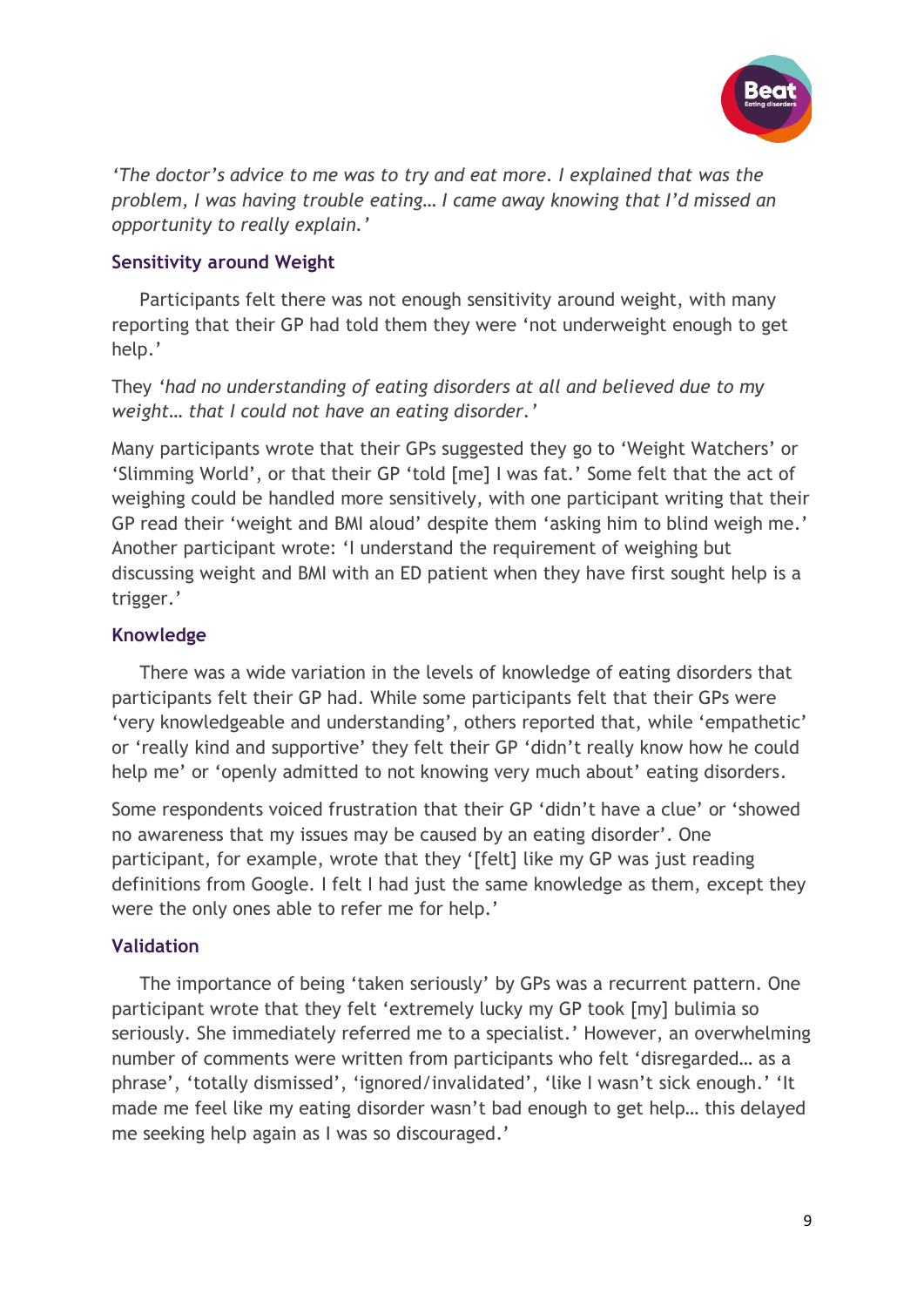

One participant, for example, wrote that they had been dismissed because 'I didn't look ill,' another that 'my size meant my issues couldn't be "that serious".' Many participants stressed that it 'took a lot of effort to admit my issues' and that they'd been left feeling 'ignored.'

#### **Specific Eating Disorders**

Many participants felt dismissed or stigmatised because of their eating disorder presentation. Many felt that their GP did not recognise, take seriously or have knowledge around binge eating disorder. One participant for example, reported being told by their GP that there 'is no real help for binge eating disorder.' Other participants felt that their GP 'didn't understand ARFID and kept asking about body image.' Another felt that their care was delayed or dismissed 'because I was bulimic and my weight was not a concern.'

#### **Flippant or Unhelpful Comments**

Many participants felt their GPs made comments which were unhelpful, patronising, or 'flippant'. One participant, for example, wrote that their GP 'told me I would be fine and gave me no other help or advice whatsoever.' Often participants reported being 'told several times to "just eat".' One wrote 'my GP simply said, "it's okay to eat a chocolate bar every now and then" which was not helpful in the slightest' and four participants being recommended to 'go home and eat a Mars Bar.'

Some felt that their GP normalised their concerns, or upheld gender and age stereotypes around eating disorders (e.g. 'you girls have such a strange perception of yourselves' or 'fobbed off as "just being a teen"' or "stereotyped as a fussy teenager".')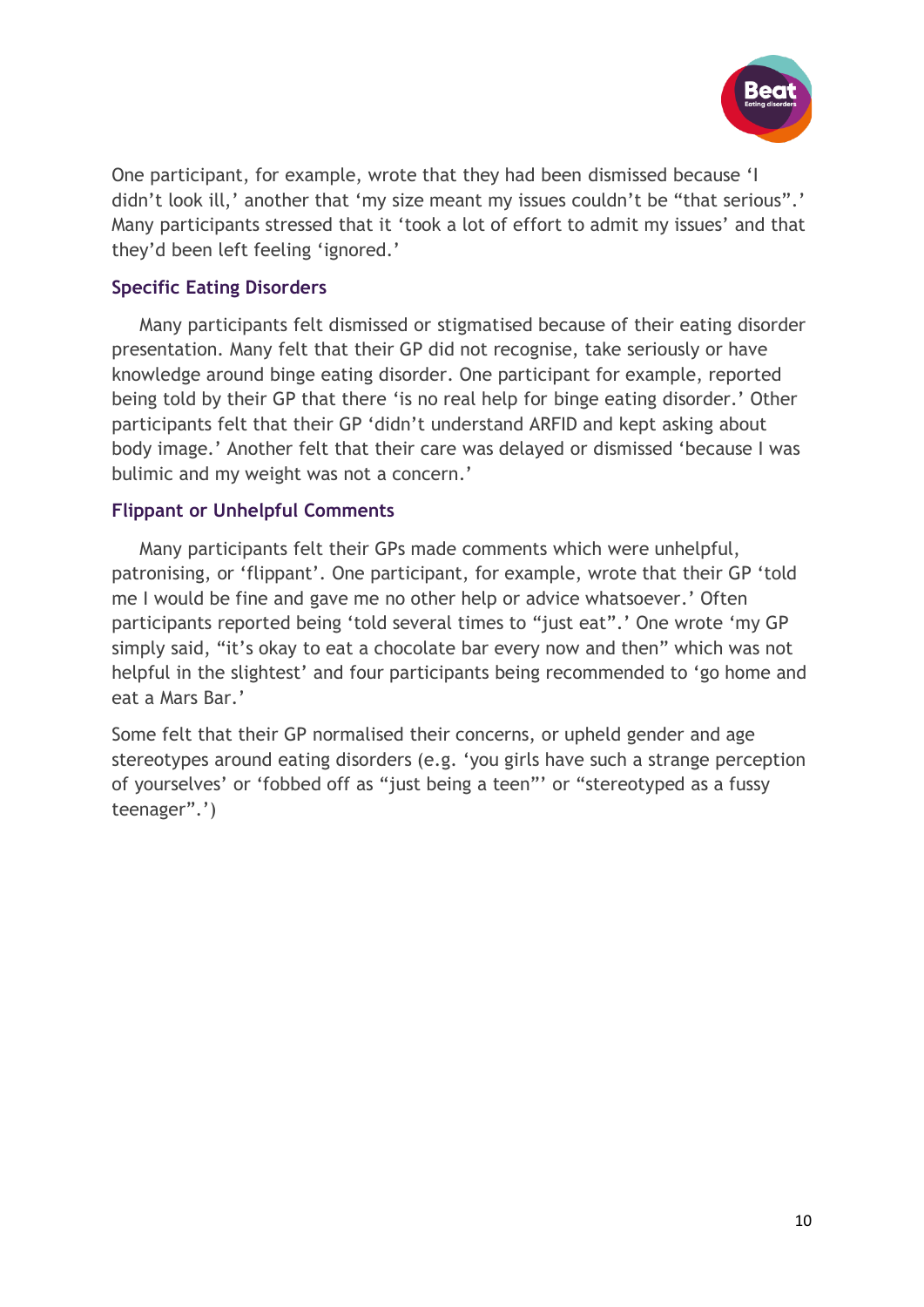

# <span id="page-12-0"></span>**Variation in Experiences**

The respondents' experiences with GPs varied widely. 65% of participants who had seen more than one GP reported that their quality of care varied significantly.



**Figure 4. Variation in quality of care**. How participants responded when asked the question "If you have received care from more than one GP since the start of your eating disorder, has the quality of care you have received from those GPs varied significantly?".

Accessing healthcare support for an eating disorder was described by many participants as a matter of luck: a 'pot luck', 'hit and miss', 'minefield' or 'lottery'.

As found in the 2017 survey, experiences with the second GP were generally reported to be slightly more positive that the first, with about a 50/50 split between those who rated the quality of care as 'poor' and 'good'. This might have been expected, since some will likely have asked to see a GP who had some specialism in eating disorders or mental health. There was a similarly equal split between those who believed their second GP knew how to help them with their eating disorder, and 57% of participants felt their second GP understood eating disorders.

Experiences with healthcare professionals more broadly also had much more positive results. 68% felt that the quality of care of the 'main' healthcare professional they sought help from (other than a GP) was 'good'. 75% felt that the 'main' healthcare professional they sought help from understood eating disorders.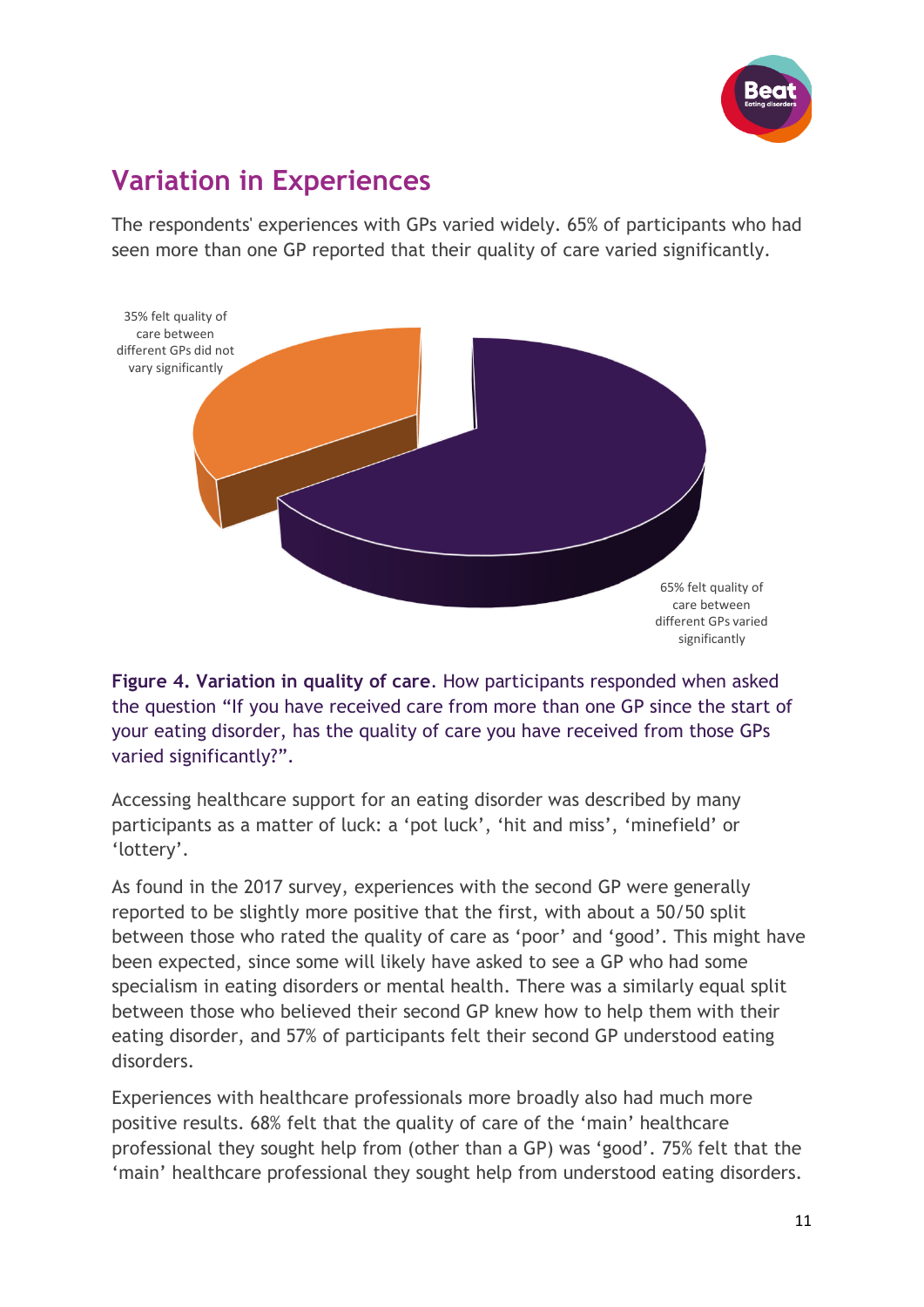

However, considering that specialist eating disorder clinicians (24%) and mental health specialists (psychologists (11%), psychological CBT therapists (21%) were the most commonly discussed health professionals, this is perhaps unsurprising.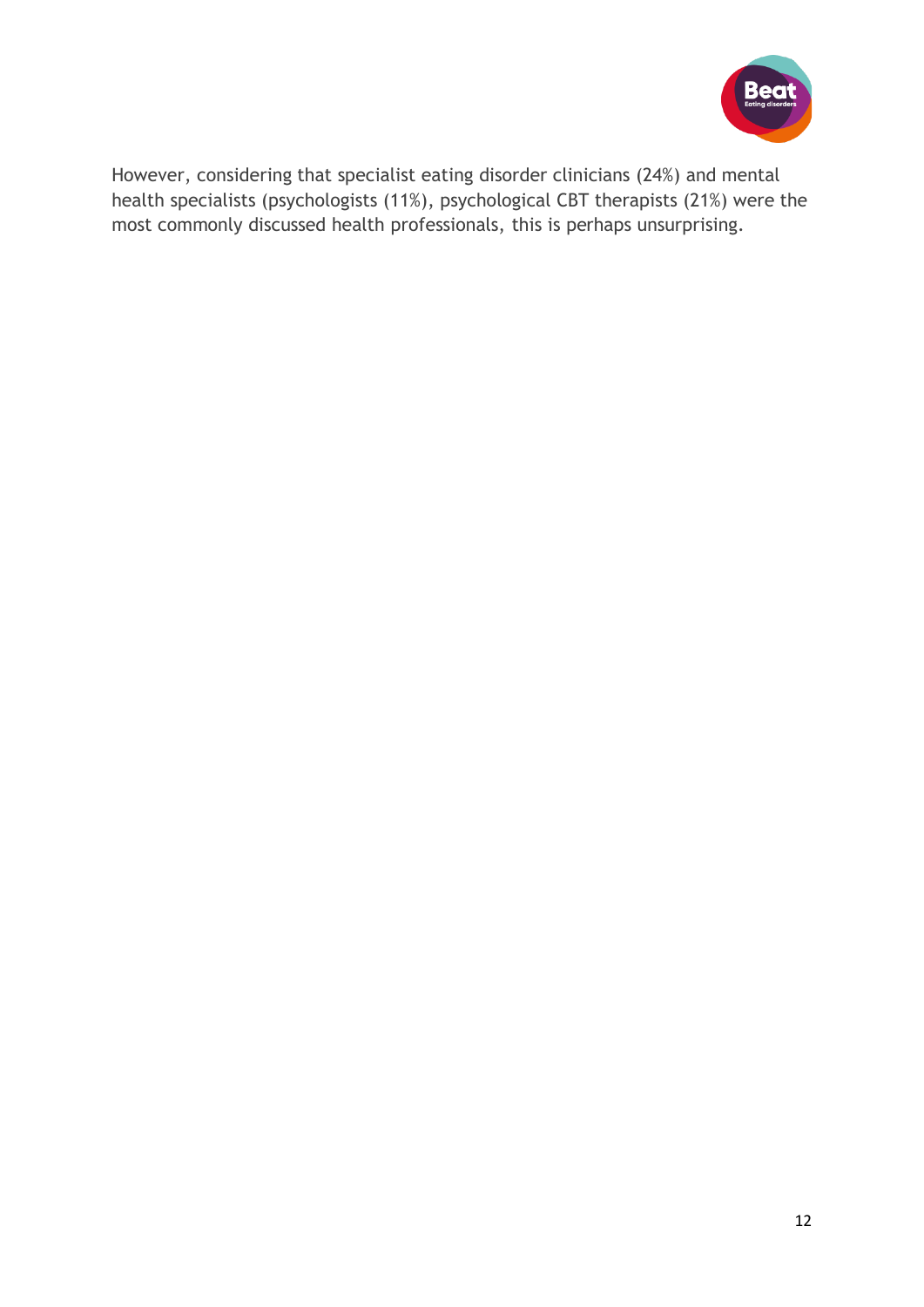

# <span id="page-14-0"></span>**Missed Opportunities**

It's clear that there are many opportunities for intervention, even when people with eating disorders do not actively seek help, and many health professionals would benefit from eating disorder training.

The most common healthcare professionals who individuals sought help from, apart from GPs, were unsurprisingly dieticians, therapists and eating disorder specialists. More than half of participants reported that healthcare professionals they were seeing for unrelated reasons raised concerns about their eating disorder. What stood out was the sheer range of other non-specialist healthcare professionals who voiced concerns: from neurologists to asthma consultants to pharmacists, to spinal consultants.

#### **67% of participants believed that there were opportunities for early intervention and identification with their eating disorder that were missed by healthcare professionals.**



**Figure 4. Missed Opportunities.** How participants responded when asked the question "Do you believe there were any opportunities for early identification and intervention with your eating disorder that were missed by healthcare professionals?".

These missed opportunities included physical concerns such as low heart rate, changes in weight or distress when weighing, amenorrhea (absence of menstruation), aching joints, throat problems, bowel problems, sleep issues, deterioration of teeth etc. Others reported indicators such as changed attitude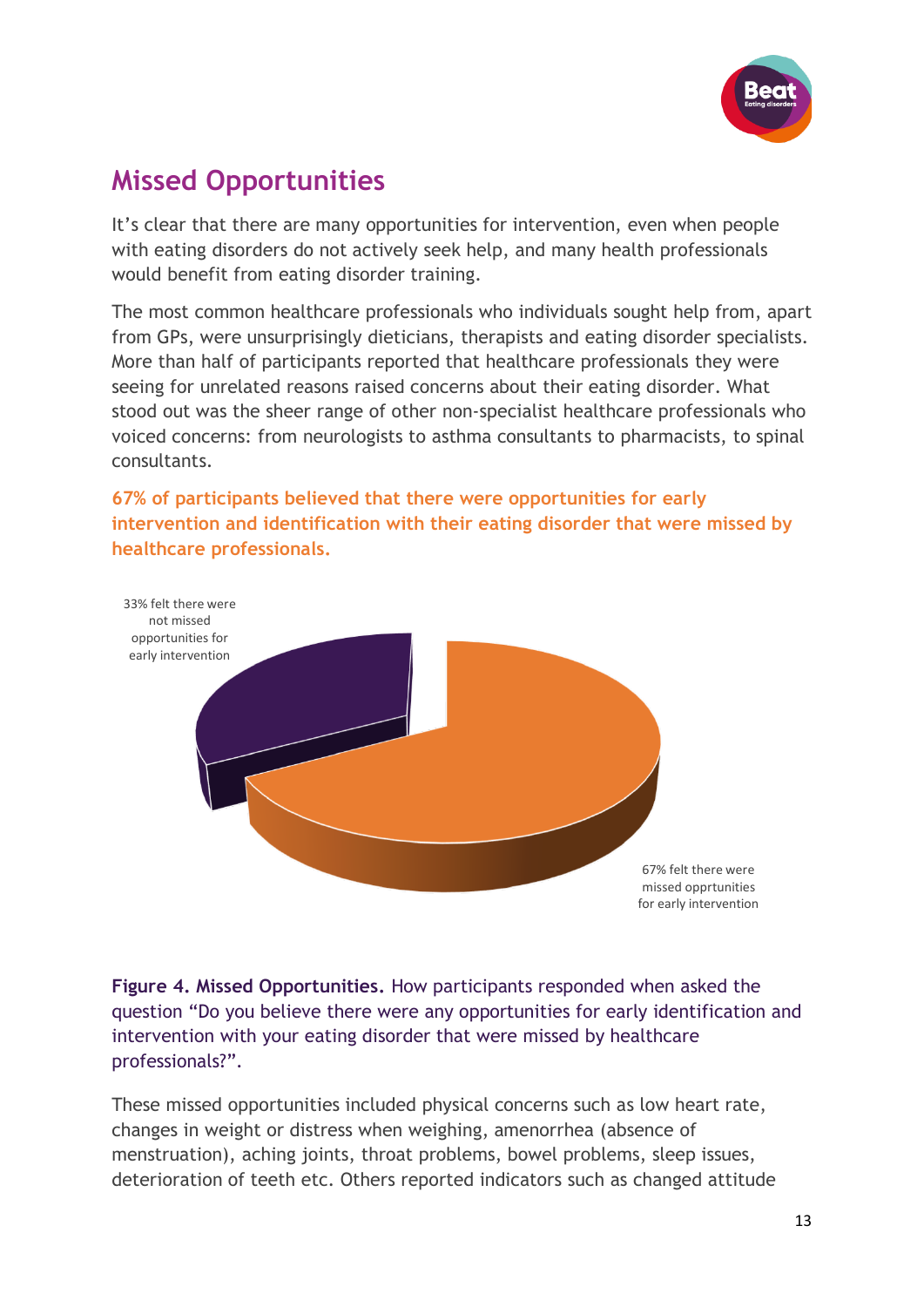

towards food, 'inability to look at my reflection' or depressed mood, fluctuations in mood, frequent panic attacks etc.

Many participants reported being dismissed or ignored after actively seeking help. One participant felt that having sought help for their eating disorder, their concerns might have been dismissed by health professionals because of the widespread view that 'eating disorders are secretive.'

*'One of the worst things was to seek help and not be believed.'*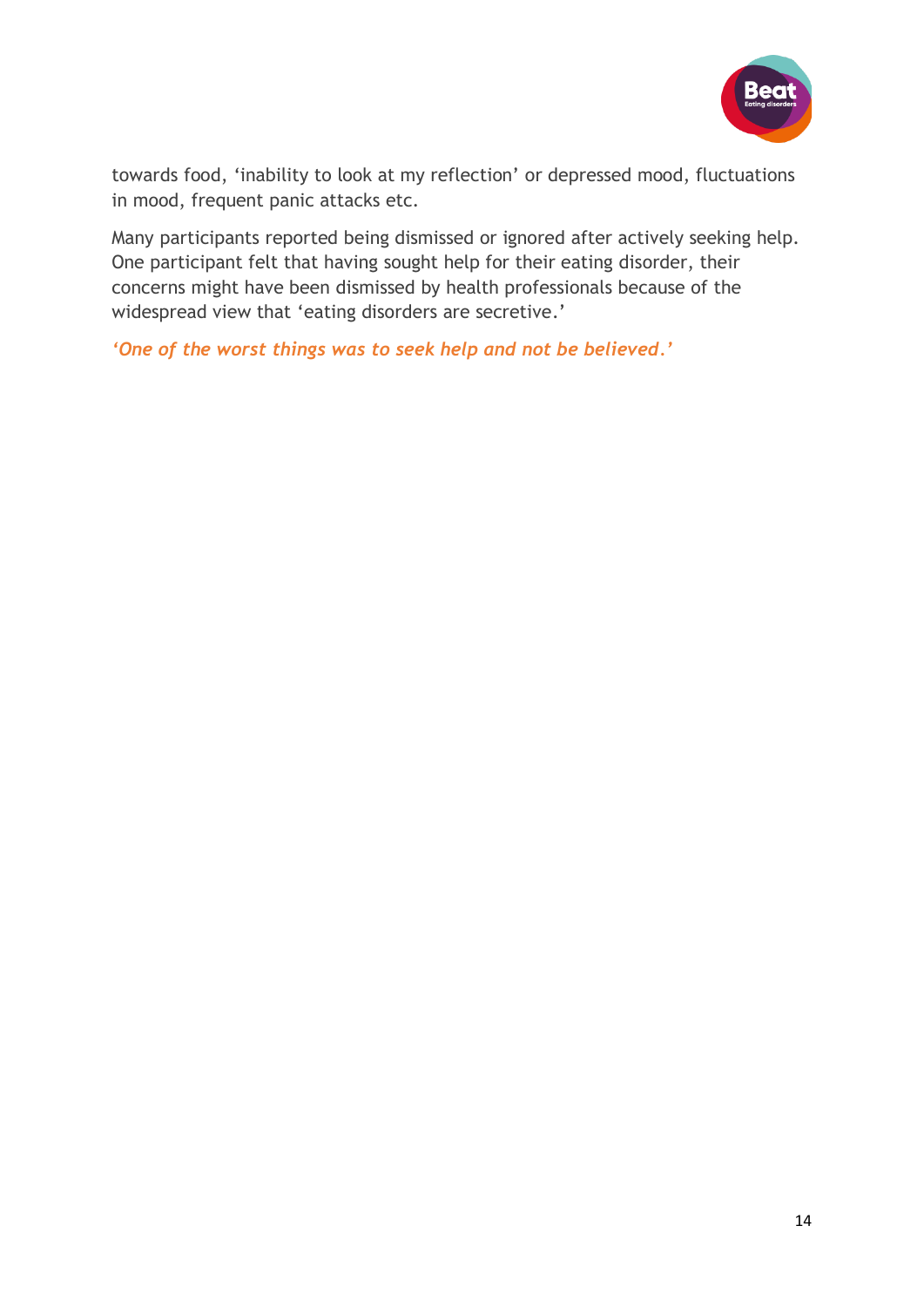

## <span id="page-16-0"></span>**Recommendations**

Seeking help for an eating disorder is far from simple: it can be 'hit and miss', and many feel that the health professionals they sought help from were not well equipped to understand and identify eating disorders.

The results of this survey echo the results of the 2017 GPs survey, demonstrating the wide variations in experiences with GPs and the 'lottery' of seeking help for eating disorders. Further, they show that eating disorder specific training is also urgently needed for other healthcare professionals and that there are many missed opportunities for eating disorder identification among all healthcare professionals. Eating disorder specific training for all healthcare professionals is essential for early intervention, identification and treatment of eating disorders.

Our GPs want to provide the best quality care for people with eating disorders. Yet the average GP receives less than two hours of training on eating disorders in their entire medical degree (1). A fifth of UK medical schools don't provide any training on eating disorders at all (1). Lack of eating disorder training has delayed access to treatment for years, and leads to devastating, and even fatal, consequences (4,5). We are calling for UK medical schools to offer proper training on eating disorders. Eating disorder training should build awareness and knowledge of eating disorders (e.g. knowledge of how to spot the signs of an eating disorder, common comorbidities and the importance of early intervention) and practical skills (e.g. risk assessment, examination and communications skills) to support people with eating disorders. We need our future GPs to be equipped with the knowledge and understanding they need to support their patients.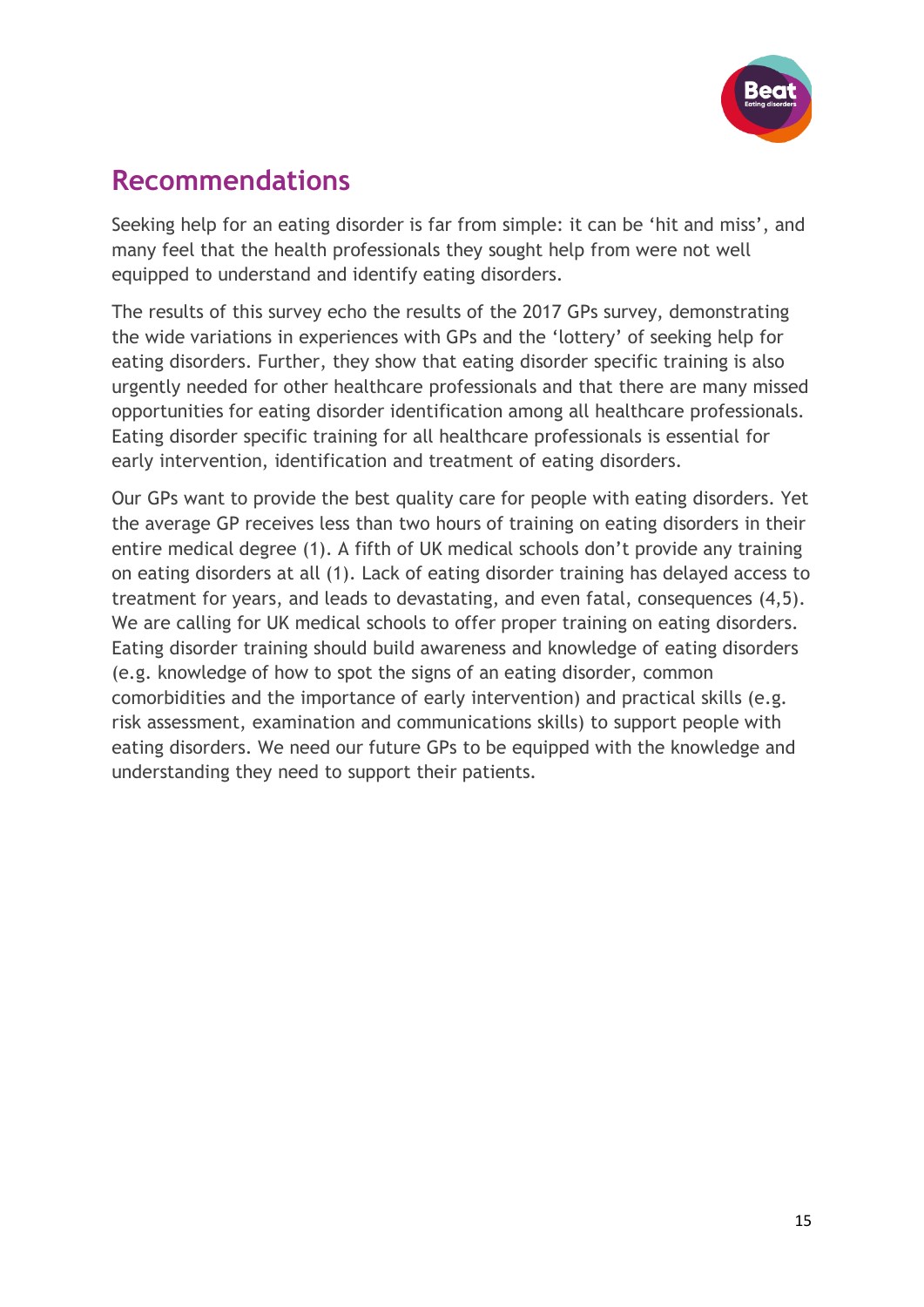

### <span id="page-17-0"></span>**References**

(1) Ayton, A., & Ibrahim, A. (2018). Does UK medical education provide doctors with sufficient skills and knowledge to manage patients with eating disorders safely?. *Postgraduate medical journal*, *94*(1113), 374–380. https://doi.org/10.1136/ postgradmedj-2018-135658

(2) Le Grange, D., & Loeb, K. L. (2007). Early identification and treatment of eating disorders: prodrome to syndrome. *Early intervention in psychiatry*, *1*(1), 27–39. https://doi.org/10.1111/j.1751-7893.2007.00007.x

(3) Beat. (2017). *Early Intervention on Eating Disorders: The Crucial Role of GPs*. https:// www.beateatingdisorders.org.uk/about-beat/policy-work/policy-and-best-practicereports/early-intervention-on-eating-disorders-the-crucial-role-of-gps/

(4) Parliamentary and Health Service Ombudsman (2017, December). *Ignoring the alarms: how NHS eating disorder services are failing patients.* https://www.ombudsman.org.uk/publications/ignoring-alarms-how-nhs-eating-disorderservices-are-failing-patients

(5) Horstead, S. (2021, March). *Report to Prevent Future Deaths.* https://www.judiciary.uk/wp-content/uploads/2021/03/Averil-Hart-2021-0058- Redacted.pdf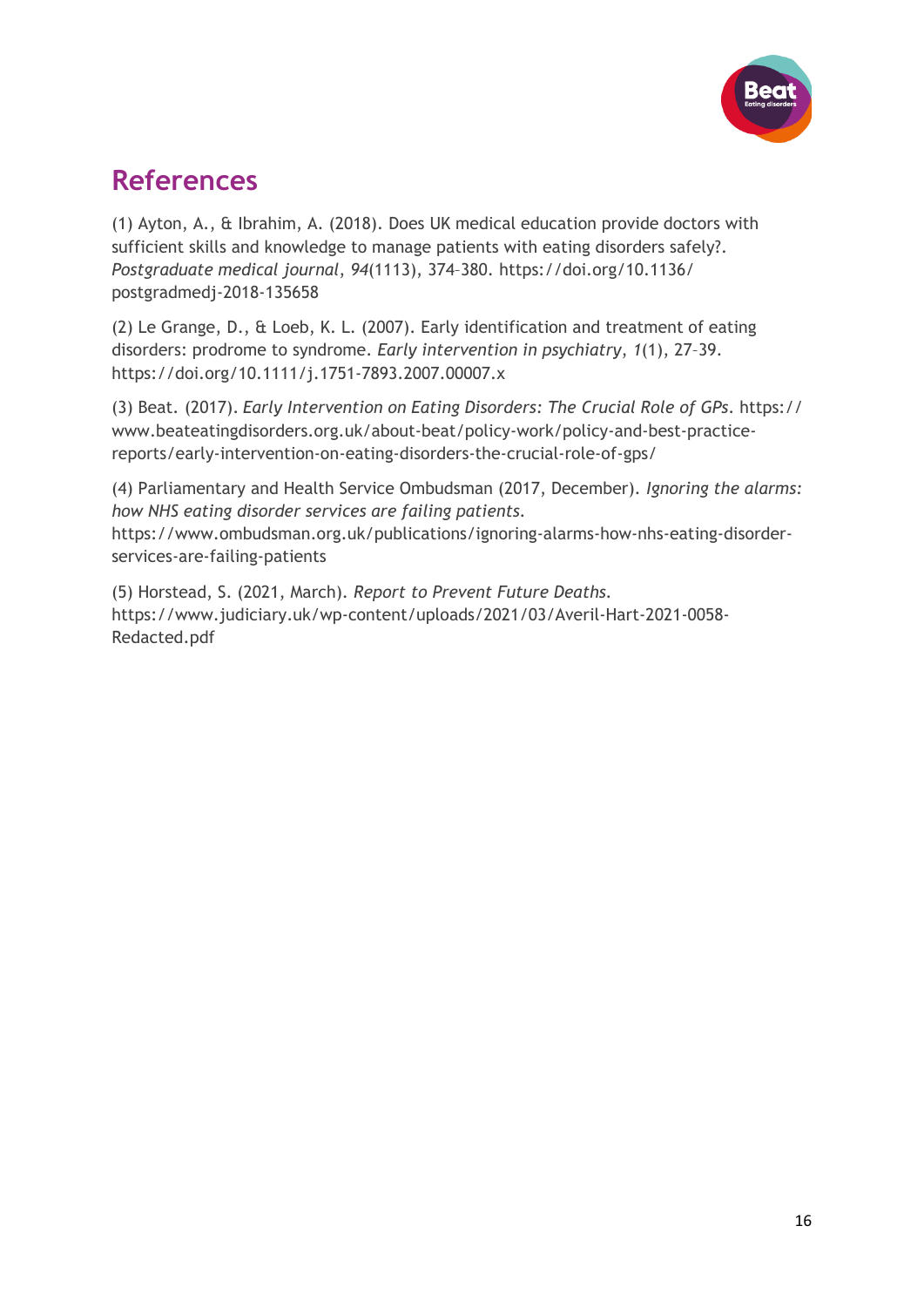

# <span id="page-18-0"></span>**Appendix**

#### **Appendix A: Methods**

We devised a survey of 57 questions on experiences with healthcare professionals. Of the questions, 36 questions had the option of open ended (comment) responses. The questions included: 6 demographic questions, 32 questions on experiences with GPs, 10 questions on experiences with other healthcare professionals, and 6 questions on missed opportunities to intervene with their eating disorder. The survey made use of advanced branching to ensure respondents were only asked relevant questions.

The survey was created using Survey Monkey and promoted on Beat's social media (Instagram, Twitter and Facebook) and Website Homepage. The survey was open from 16<sup>th</sup> September 2021 - 11<sup>th</sup> October 2021. We had 1,902 responses within this time, of which 1,697 participants were eligible and answered the survey questions.

Respondents were made aware of the uses of the data, reminded that they could ignore any questions they were not comfortable answering and directed to Beat's Privacy Notice. Respondents were asked for consent to use anonymised quotes without personal information and were given information about Beat's support services. At the end of the survey, there was also an option to sign up if they were happy to be contacted to provide a case study to form part of Beat's media coverage during Eating Disorder Awareness Week 2022. All respondents without lived experience of having personally had an eating disorder were directed towards a disqualification page.

Inclusion Criteria: All respondents who accessed the survey link through Beat's social media or webpage and agreed to conditions of survey. Respondents with lived experience of having an eating disorder, whether diagnosed or undiagnosed.

Exclusion Criteria: All respondents without lived experience of an eating disorder. Carers or family members without personal experience of having had an eating disorder. Respondents who did not read and/or agree with information about how the survey would be used. Respondents who did not give consent for use of direct quotations were included in the analysis but their quotations were excluded from the report.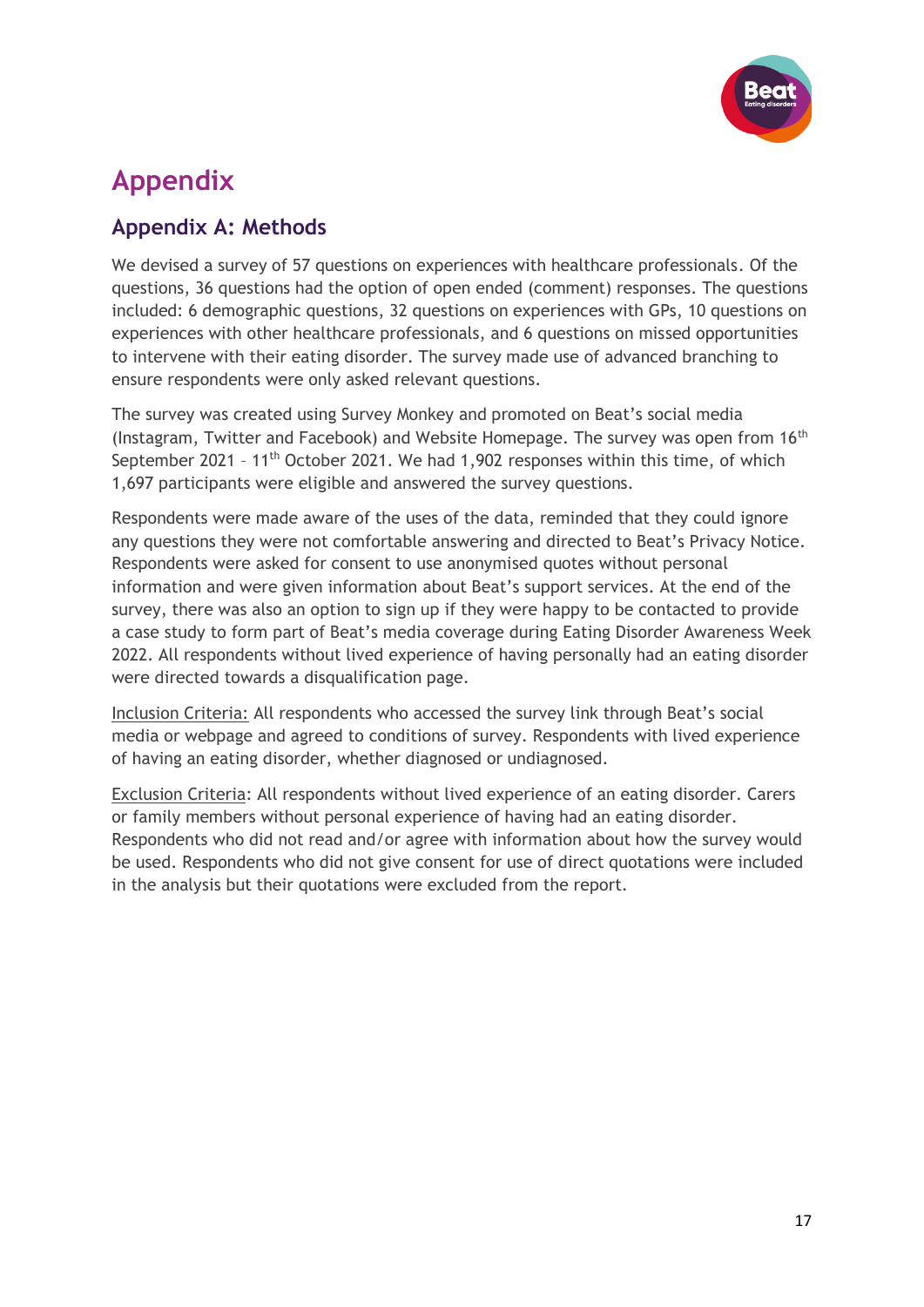

#### **Demographics:**

- **Ages ranged from 13 – 79 years old with a mean age of 29.**
- **Diagnosis – of 1625 participants who responded to this question:** 45.42% (738) had anorexia nervosa; 28.55% (464) had not received a diagnosis; 17.35% (282) had bulimia nervosa; 10.51% (171) had binge eating disorder.

| Anorexia nervosa                                                                                             | 738            | 45.42% |
|--------------------------------------------------------------------------------------------------------------|----------------|--------|
| <b>Bulimia nervosa</b>                                                                                       | 282            | 17.35% |
| Binge eating disorder                                                                                        | 171            | 10.52% |
| <b>ARFID</b>                                                                                                 | 36             | 2.22%  |
| OSFED (other specified feeding and eating<br>disorder) or EDNOS (eating disorder not<br>otherwise specified) | 150            | 9.23%  |
| OSFED (atypical anorexia)                                                                                    | 150            | 9.23%  |
| OSFED (atypical bulimia)                                                                                     | 26             | 1.60%  |
| OSFED (atypical binge eating disorder)                                                                       | 6              | 0.37%  |
| OSFED (night eating syndrome)                                                                                | 11             | 0.68%  |
| OSFED (purging disorder)                                                                                     | 21             | 1.29%  |
| Pica                                                                                                         | $\overline{4}$ | 0.25%  |
| <b>Rumination disorder</b>                                                                                   | 3              | 0.18%  |
| I have not received a diagnosis                                                                              | 464            | 28.55% |
| <b>Other</b>                                                                                                 | 36             | 2.22%  |

- **Gender** of 1,641 participants who responded to this question: 90.43% (1,484) identified as female; 5.43% (88) identified as male; 2.93% (48) identified as nonbinary; 0.25% (4) identified as gender fluid; and 0.25% (4) identified in another way.
- **Ethnic group** of 1,641 participants who responded to this question:
	- o 2.99% (49) Asian or Asian British
	- o 1.16% (19) Black, African, Caribbean, or Black British
	- o 0.92% (15) Other Ethnic Groups
	- o 2.87% (47) Mixed or Multiple Ethnic Groups
	- o 91.21% (1494) White
	- $\circ$  0.85% (14) prefer not to say.
- **UK region** participants reported that the first GP they sought help from was based in:
	- o England:
		- 8.16% (83) were based in Yorkshire and the Humber
		- 6.78% (69) were based in East Midlands
		- 6.69% (68) were based in West Midlands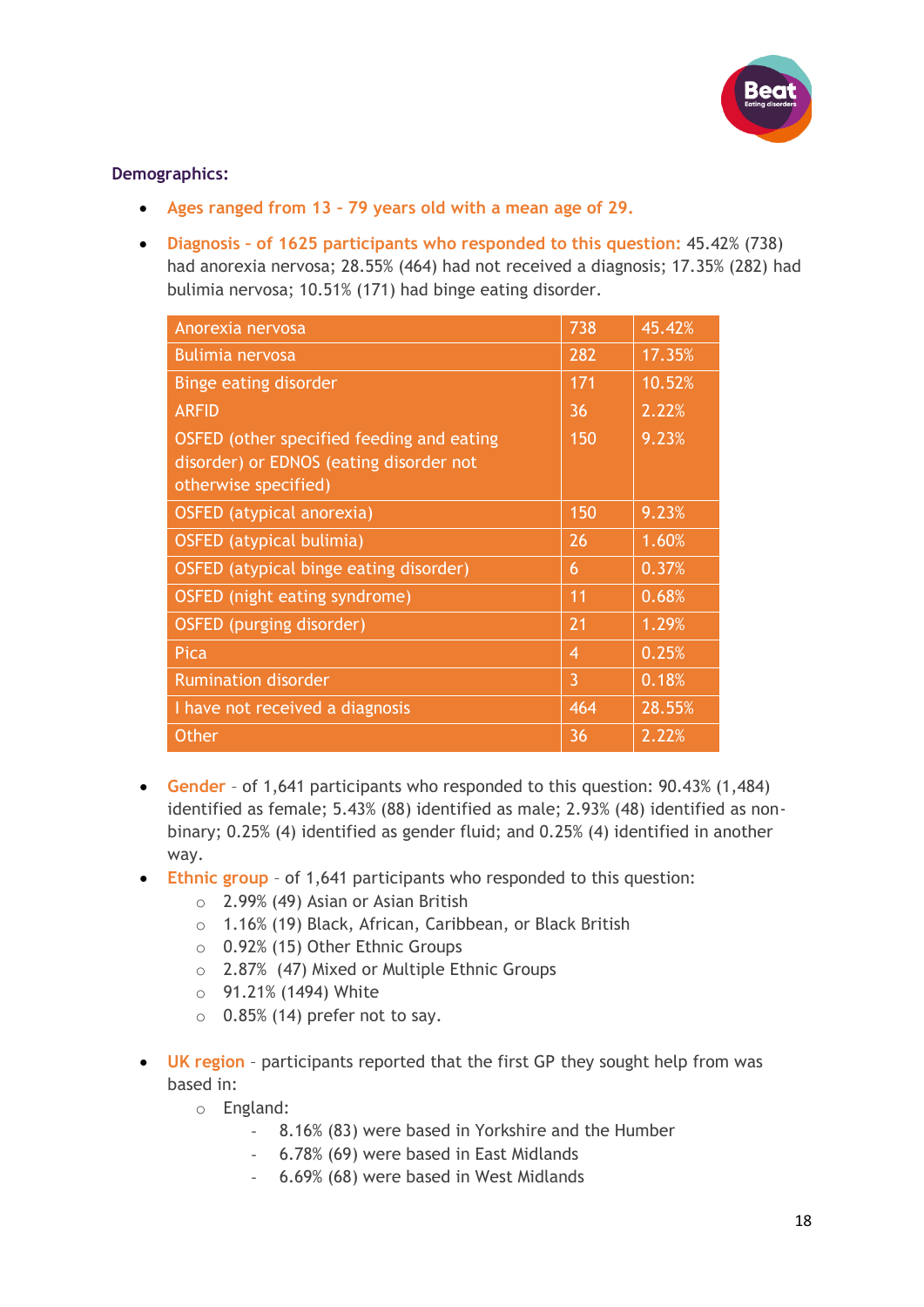

- 6.29% (64) were based in East of England
- 9.54% (94 were based in London
- 4.62% (47) were based in North East
- 8.46% (86) were based in North West
- 17.31% (180) were based in South East
- 11.9% (121) were based in South West
- o Scotland:
	- 9.44% (96) were based in Scotland
- o Wales
	- 6.69% (68) were based in Wales
- o Northern Ireland
	- 2.16% (22) were based in Northern Ireland
- o Other
	- 16 Other

#### **Appendix B: Survey Questions**

- 1. Before you start, please confirm that you understand why this data is being collected and how it might be used. If you are unsure, please read the information above.
- 2. Are you happy for Beat to use anonymised quotes from your response to this survey, which do not include any identifiable data?
- 3. Do you have present or past experience of an eating disorder, whether diagnosed or undiagnosed?
- 4. What is the nature of your present or past experience of an eating disorder?
- 5. Have you received a clinical diagnosis of an eating disorder? (A clinical diagnosis means a healthcare professional has identified you as having an eating disorder). Please select all that apply.
- 6. Gender: Which of the following best describes how you see yourself?
- 7. How old are you?
- 8. What is your ethnic group?
- 9. Have you sought help from a GP about an eating disorder?
- 10. Why do you think you didn't seek/haven't sought help from your GP about your eating disorder?
- 11. Do you think there is anything that could have encouraged you to seek help from your GP about your eating disorder? If so, please select all that apply:
- 12. How long (approximately) after you first recognised the symptoms of an eating disorder, did you seek help from a GP?
- 13. Do you think there is anything that could have encouraged you to seek help from your GP about your eating disorder sooner? If so, please select all that apply:
- 14. Which type of eating disorder were/are you experiencing? Please select all that apply:
- 15. Which part of the UK was the GP located in?
- 16. To what extent would you agree or disagree with the following statement: 'I think that my GP understood/understands eating disorders'?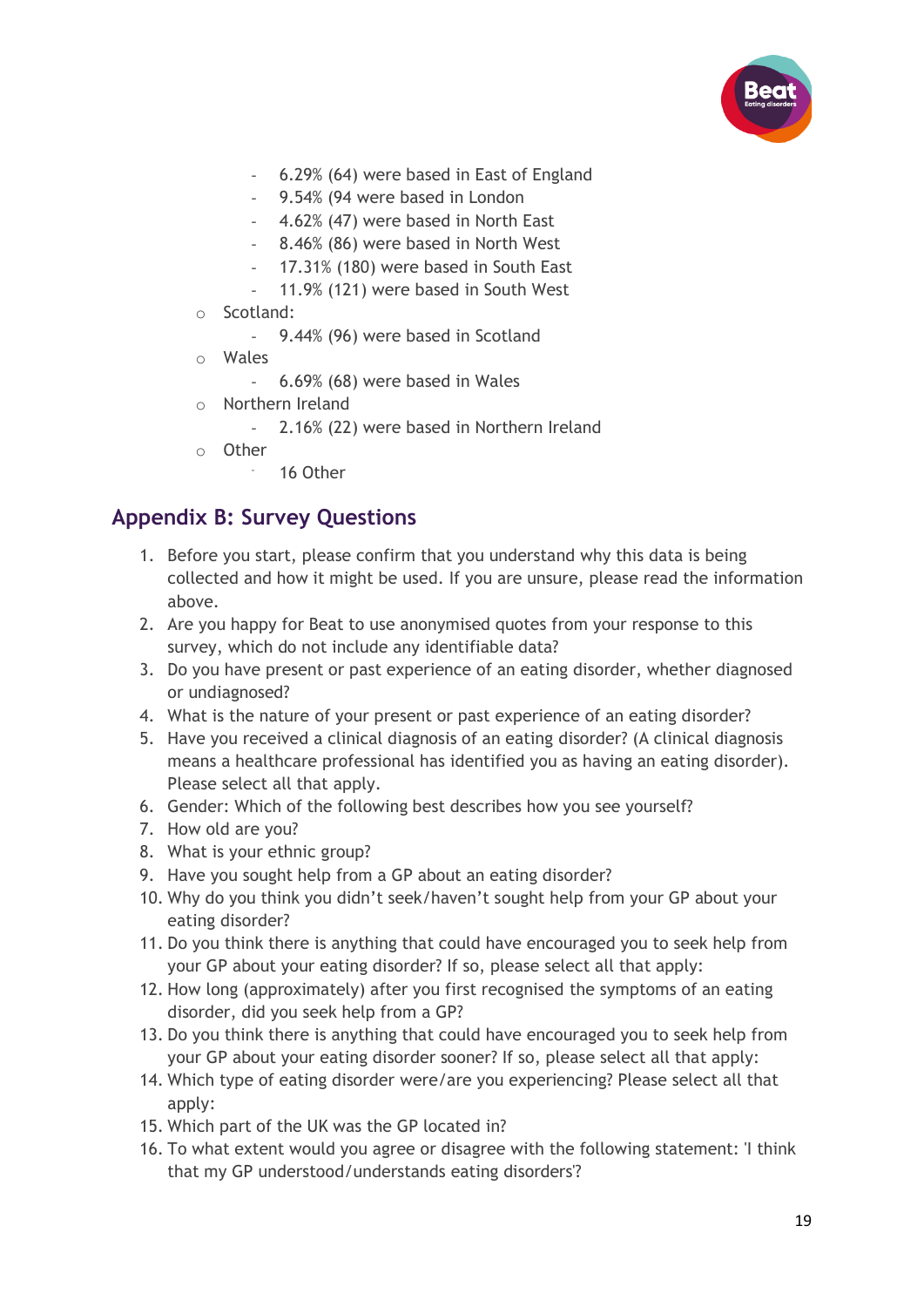

- 17. To what extent would you agree or disagree with the following statement: 'I think my GP knew/knows how to help me with my eating disorder'?
- 18. To what extent would you agree or disagree with the following statement: 'My GP emphasised the importance of getting help and treatment as soon as possible'?
- 19. To what extent would you agree or disagree with the following statement: 'I think my GP would benefit from more training about eating disorders'?
- 20. How would you rate the quality of care you have received from your GP in relation to your eating disorder?
- 21. What kind of impact, if any, did the care you received from this GP have on your recovery and wellbeing?
- 22. Did/has this GP tell/told you about Beat and the support services we offer, or the support available from other charities?
- 23. Did your GP refer you to a mental health service for treatment?
- 24. If the GP didn't refer you to a mental health service, did they explain why they did not make this referral? If so, what was the reason given (if any)?
- 25. Was there a delay between the GP appointment when you first sought help for an eating disorder and the referral to a mental health service being made for you by that GP?
- 26. Have you sought help from more than one GP since your eating disorder began?
- 27. Why was this?
- 28. Which type of eating disorder were/are you experiencing? Please select all that apply:
- 29. Which part of the UK was the GP located in?
- 30. To what extent would you agree or disagree with the following statement: 'I think that my GP understood/understands eating disorders'?
- 31. To what extent would you agree or disagree with the following statement: 'I think my GP knew/knows how to help me with my eating disorder'?
- 32. To what extent would you agree or disagree with the following statement: 'My GP emphasised the importance of getting help and treatment as soon as possible'?
- 33. To what extent would you agree or disagree with the following statement: 'I think my GP would benefit from more training about eating disorders'?
- 34. How would you rate the quality of care you have received from your GP in relation to your eating disorder?
- 35. What kind of impact, if any, did the care you received from this GP have on your recovery and wellbeing
- 36. Did/has this GP tell/told you about Beat and the support services we offer, or the support available from other charities?
- 37. Did your GP refer you to a mental health service for treatment?
- 38. If the GP didn't refer you to a mental health service, did they explain why they did not make this referral? If so, what was the reason given (if any)?
- 39. Was there a delay between the GP appointment when you first sought help for an eating disorder and the referral to a mental health service being made for you by that GP?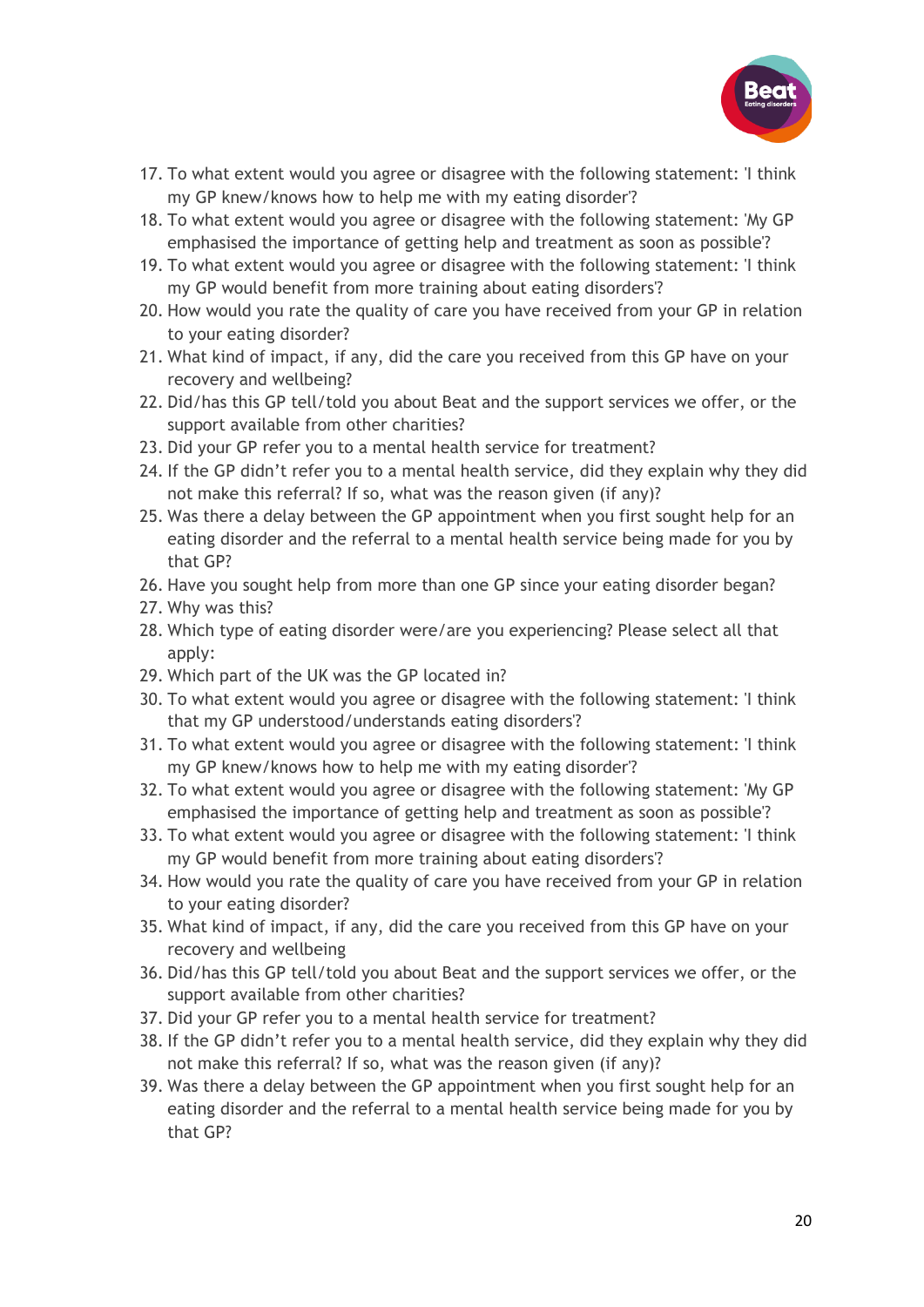

- 40. If you have received care from more than one GP since the start of your eating disorder, has the quality of care you have received from those GPs varied significantly?
- 41. Did you seek help for your eating disorder from any healthcare professional other than your GP?
- 42. Apart from your GP, which healthcare professionals have you sought help from about an eating disorder? Please select all that apply.
- 43. Which type of eating disorder were/are you experiencing? Please select all that apply:
- 44. Which type of healthcare professional did you seek help from?
- 45. To what extent would you agree or disagree with the following statement: 'I think that this healthcare professional understood/understands eating disorders'?
- 46. To what extent would you agree or disagree with the following statement: 'I think this healthcare professional knew/knows how to help me with my eating disorder'?
- 47. To what extent would you agree or disagree with the following statement: 'This healthcare professional emphasised the importance of getting help and treatment as soon as possible'?
- 48. To what extent would you agree or disagree with the following statement: 'I think this healthcare professional would benefit from more training about eating disorders'?
- 49. How would you rate the quality of care you have received from this healthcare professional in relation to your eating disorder?
- 50. What kind of impact, if any, did the care you received from this healthcare professional have on your recovery and wellbeing?
- 51. Were/have you been seeing any other healthcare professionals on a regular basis for other reasons not directly related to your eating disorder?
- 52. Did/have these other healthcare professionals raise(d) any concerns with you relating to your eating disorder?
- 53. If so, which of these healthcare professionals raise(d) any concerns with you relating to your eating disorder? Please select all that apply.
- 54. If you feel comfortable telling us more about the nature of these concerns, please do so here:
- 55. Do you believe there were any opportunities for early identification and intervention with your eating disorder that were missed by healthcare professionals?
- 56. Do you have any other comments on the experience of seeking help from healthcare professionals for an eating disorder?
- 57. OPTIONAL If you are happy to be contacted to provide a case study which could form part of Beat's media coverage during EDAW 2022 please enter your first name, last name and email address in the box below: